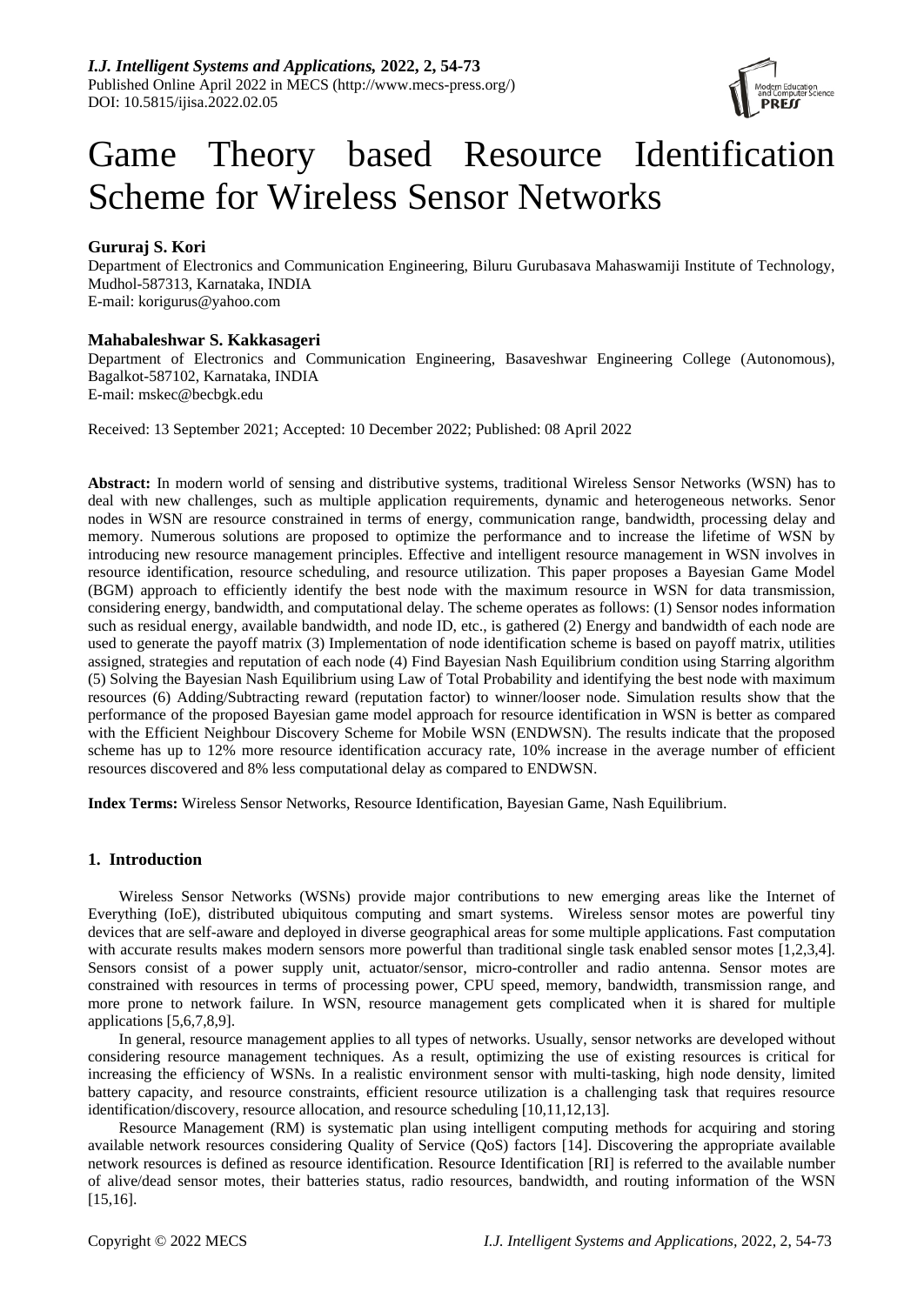In distributed networks resource discovery considers network complexities such as heterogeneity, dynamic nature, and other network resource restrictions with different resource management approaches [17,18]. Computational Intelligent (CI) techniques are effective techniques for addressing WSN's challenges and issues. CI is often a collection of artificial intelligence (AI), bio-inspired algorithms, and other techniques used to address real-time issues. Examples of CI include bio nature inspired algorithms based on plant and animal behavior, evolutionary computation, artificial immune systems, artificial intelligence, game theory, convolutional neural networks, fuzzy inference system approaches, machine learning, deep learning, intelligent multi-agent systems, cognitive agents and so on [19,20,21].

The integration of CI and RM techniques improve the lifetime of a WSN in a resource constrained environment. Advanced intelligent techniques for resource identification helps in uninterrupted services, effective use of resources consistently and accountability [22,23,24,25].

#### *1.1. Game Theory*

The game theory refers to the situation of conflict and competition in which two or more players are involved in deciding anticipation of certain results (outcome) over some period. A game is a strategy in which activities are determined by skill or by the chance of the player. Game Theory (GT) is decision making model that is very useful in making complex decisions, where intelligent opponents with conflicting objectives are trying to outdo better [26,27].

The strategy for the player is the list of all possible actions that will take for every outcome (payoff) that might arise. The expected outcome per play (game) when players follow optimal strategy is called the value of the game. The payoff or outcome is quantitative measures of the player gets at the end of the game are discussed in [28,29].

In game theory, reputation is considered as a strategic asset and resulting in the design of a reputational intelligent skill that has the potential to solve critical game [30]. An Intelligent Resource (IR) identification technique based on a non-cooperative game theory strategy for resolving the resource identification problem is solved considering energy and bandwidth [31]. The motivations for using game theory model to solve the resource identification problem in WSN are as follows.

- Game theory intelligence is used to solve real-time complex problems, and to make justified decisions. Some of the benefits of game theory (Bayesian Game Theory) for resource management i.e., efficient node identification with maximum resources in WSN.
- It has been proven in the recent literature that the use of game theory techniques can be used for distributed sensor networks and cloud based WSN to achieve various resource management policies.
- Game theory is used in the design and development of resource management algorithms in WSNs to drop-off energy consumption and maximize packet delivery ratio with utilizing minimum bandwidth and communication delay.
- In heterogeneous and decentralized networks, game-theoretic model can be used to analyze interactions among each node for resource identification in the network.
- The Bayesian game is used to make the distributed decision making process of the individual sensor node in WSN.
- A Bayesian game provides solution based on payoff matrices, utilities, and reputation factor can solve the problem of active node discovery during data transmission in dynamic and heterogeneous WSN.
- The complicated interactions among sensor nodes are considered, and the game theory mechanism is applied to maximize the identification of channel bandwidth for efficient information transmission.

The restrictions for using game theory model to solve the resource identification problem in WSN are as follows.

- It is easy to understand a two-player game. But as the analysis is elaborated to three or four player games, it becomes complex and difficult. However, the theory of games has not been developed for games with more than four players, but most problems involve many players.
- Each player moves on this presumption that his opponent will always make a wise move and then he adopts a countermove. This is an unrealistic assumption because players do not always act rationally.
- The use of mixed strategies in games determinate is unlikely to be found in real time situations. The random choice of strategies introduces secrecy and uncertainty in the game.
- Despite these limitations, game theory is helpful in providing solutions to some of the complex network problems even though as a mathematical technique, it is still in its development stage.

#### *1.2. Problem Statement*

WSN is a distributed network made up of hundreds of battery-powered nodes that have a low communication range, limited bandwidth and frequent disconnections owing to dynamic network topology. To increase WSN lifetime by resource optimization should be approached with caution. Due to limited resources, the design of WSN hardware differs from that of distributed networks, resulting in protocols and algorithms that differ from those of distributed networks.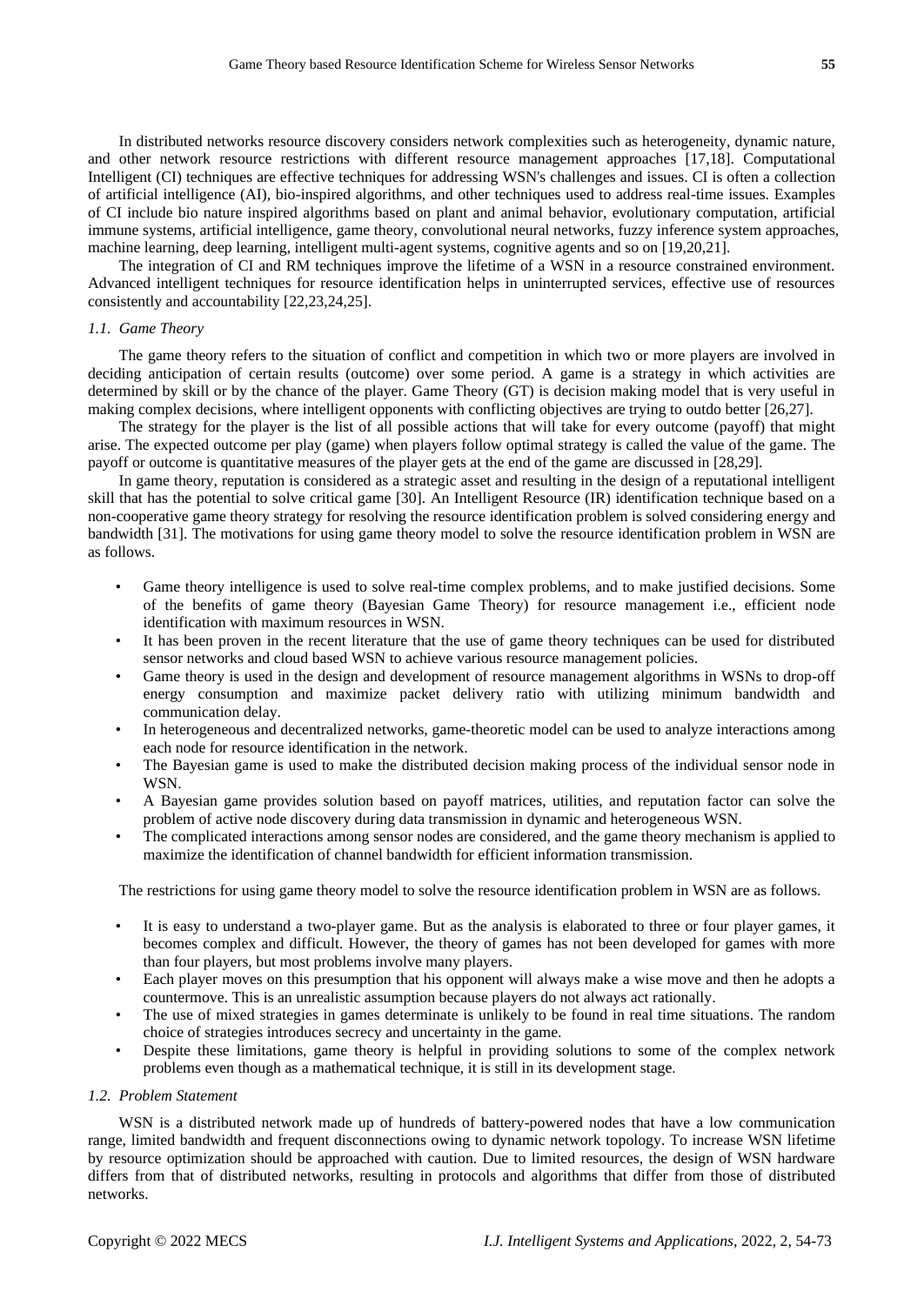In real-time applications, WSN with high node density, limited battery, heterogeneous applications and dynamic environment is resource constrained. In such situations, effective resource utilization is a challenging job that involves efficient node discovery and resource identification. Hence resource identification problem should be addressed carefully, which refers to the process of discovering resources in the WSN such as the number of alive/dead nodes, their battery status, available bandwidth and other radio resources.

The proposed scheme describes, identification of sensor node with the maximum resources using a Bayesian Game Model (BGM) that considers network resource information such as active/dead nodes, individual node energy and available communication bandwidth. The sequence in which WSN nodes or resources are identified has a significant impact on the overall performance of WSN.

#### *1.3. Our Contributions*

The proposed scheme is motivated by several inherent drawbacks of existing resource identification schemes such as less efficient, maximum bandwidth utilization and high computational delay to dynamic network topology. The paper proposes a Bayesian Game Model (BGM) for resource identification scheme using set of node attributes like energy, bandwidth and degree of connectivity with other nodes in the network etc., to identify the efficient node with the maximum resources as winner node of the game. Our contributions to the proposed scheme are as follows:

- Use of Bayesian game technique to deal with WSN incomplete information about the network i.e., uncertainty, and dynamicity.
- Based on the resources like energy and bandwidth of each node that participates in the game is used to build the payoff matrices.
- Implementation of node identification technique is based on payoff matrix, utilities and reputation factor of each node.
- Find Bayesian Nash Equilibrium state in the game using the Starring algorithm.
- Solving the Bayesian Nash Equilibrium using Law of Total Probability and identifying best-of-best node as a winner in the game.
- Adding/subtracting reward (reputation) to winner/looser node.
- Bayesian game mechanism is used for node identification that informs WSN about the availability of the best active nodes in the network with maximum resources, and this critical information is forwarded to nodes to adjust their attributes w.r.t variation in dynamic topology of WSNs.

Rest of the research paper is organized as follows. The literature survey is discussed in section 2. The proposed Bayesian game based resource identification scheme is discussed in section 3. The simulation model, simulation inputs, performance metrics, result analysis, and result discussion are presented in section 4. The conclusion and future work are presented in section 5.

# **2. Related Works**

Artificial Neural Network (ANN) algorithms for resource identification in wireless distributed sensors networks increases sensor motes operating level in terms of sensing and communicating information to the server based on multilayer perception is presented in [32]. In [33], radio resource management approach for Vehicular Cloud Networks (VCN) employing the Honey Bee Optimization (HBO) scheme integrated with multi agent mechanism is presented. The vehicle mobile agent gathers cloud data, while the vehicular static manager agent intelligently determines the vehicle's required resources.

Hybrid resource identification technique based on Soft Set Symbiotic Organisms Search is presented in [34]. The algorithm handles unpredictability concerns in static and dynamic systems quite effectively. The scheme is efficient in dealing with unstable situations to pursuit optimal solutions.

The Cloud Resource Discovery using Cognitive Intelligent Technique (CRDCIT) is presented in [35]. CRDICT method improves resource availability and reduces resource identification latency. Blockchain based Inter-Cloud Resource Discovery (BIRD) framework for the non-federated inter-cloud is employed in the secure resource identification and selection process, which eliminates the requirement for a trusted third-party or broker between sharing Cloud Service Providers (CSPs) is discussed in [36].

Resources identifying and organizing in Vehicular Cloud Networks (VCN) is presented in [37]. The roadside unit and vehicle centered resources are discovered in the scheme based on their usage priority. In [38,39] authors presented the solution for power conservation in WSNs, by discovering the best neighbor node schemes, considering energy as an important factor of the node. The average power consumption of each node is dependent on its degree of connectivity to the neighboring nodes in the network.

In clustered based WSN, faulty/malicious node is identified using mobile agents [40]. The proposed scheme operates in two steps: in the first step resources information of the node are collected using mobile agents and verification of the available information is cross verified with the database using a static verification agent.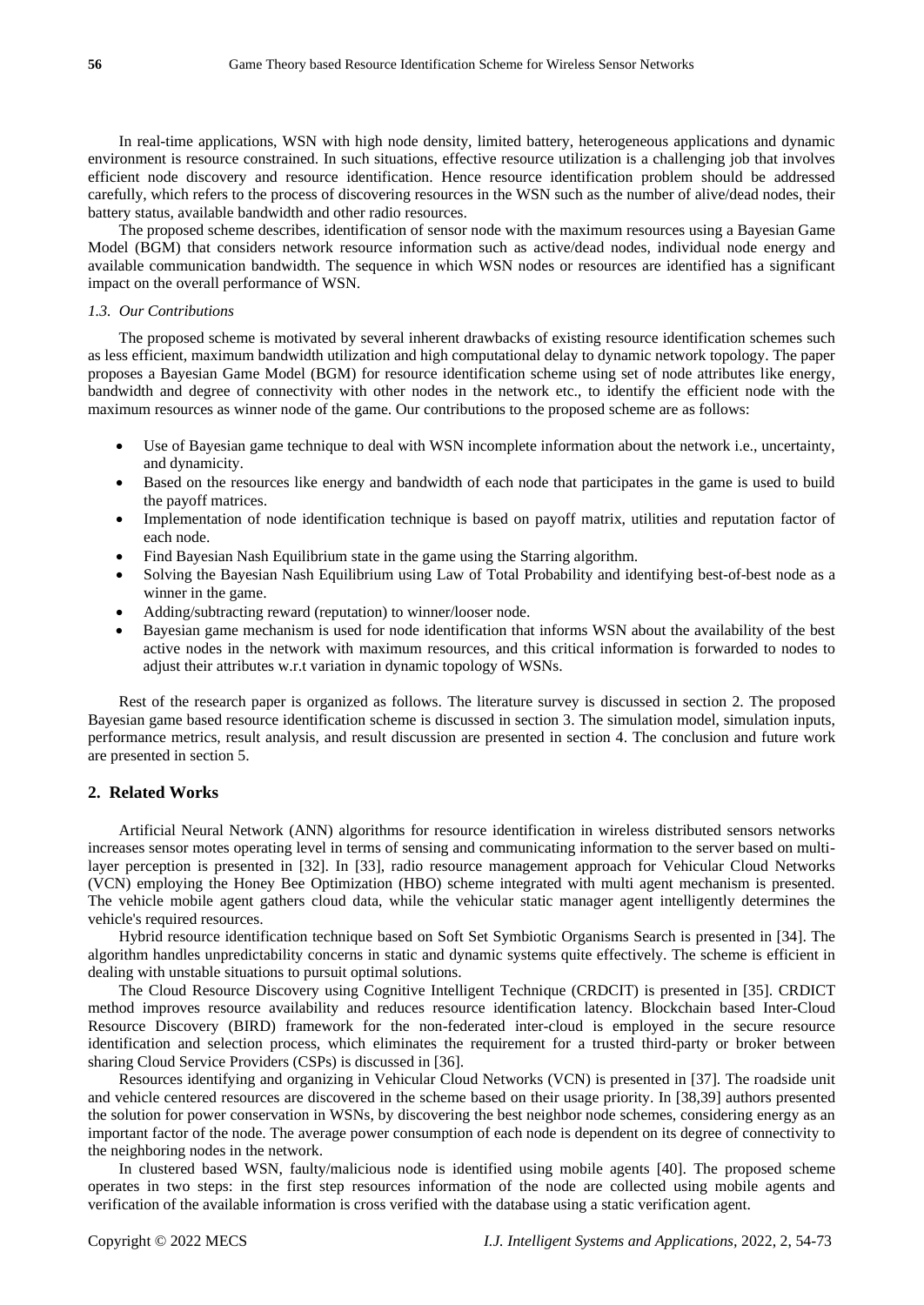An efficient neighbor node identification scheme for mobile WSN, based on available resources like bandwidth and battery of the sensor motes is presented in [41]. Based on the resources identified, nodes are classified into active and passive nodes in the network. The probabilistic neighbor identification technique is used to identify the best node with maximum resources for sensing and communication from set of active and passive nodes.

In wireless networks, Repeated Bayesian Game (RBG) is used for resource management and security purpose considering the available resources such as power, bandwidth, and degree of connectivity, etc. The RBG model is used to capture the interactions between the nodes and macro base stations to compute the best strategies for resource discovery and allocation with security attacks is presented [42,43].

In Cognitive Wireless Sensor Networks (CWSNs) resource discovery and allocation using intelligent reasoning and learning model are proposed in [44]. Dependency relationship is built using BNM for optimum utilization of energy and bandwidth, to maximize the WSN life span. In [45], the authors investigated a balanced model of emergency information dissemination using Bayesian Game Model [BGM] with a mixed strategy to improve network lifespan in WBAN.

The network uncertainty due to limited resources on the Internet of Battle Things (IoBT) is solved using Bayesian Game formulations. The energy, limited bandwidth, and less communication ranges of IoBT sensors are considered to construct a payoff matrix. BGM is potential, and guarantees to find a Nash Equilibrium (NE) of the game is proposed in [46]. Each node's transmission power level reduces the communication interference and keeps energy consumption to a minimum level using Bayesian Nash Equilibrium (BNE) [47]. The convergence of the dynamics of return functions to the Bayesian Nash Equilibrium under reasonably wide topological assumptions is thought to address the resource problem in the distributed network [48,49].

| <b>Resource</b><br><b>Identification</b><br><b>Scheme</b> | <b>Mechanism</b><br><b>Used</b>                                             | <b>Type of</b><br><b>Network</b> | No. of<br><b>Resources</b><br><b>Identified</b> | <b>Resource</b><br><b>Identification</b><br>Complexity | Computational<br><b>Delay</b> | <b>Resource</b><br><b>Identification</b><br><b>Accuracy</b> | Overall<br><b>Performance</b> |
|-----------------------------------------------------------|-----------------------------------------------------------------------------|----------------------------------|-------------------------------------------------|--------------------------------------------------------|-------------------------------|-------------------------------------------------------------|-------------------------------|
| IR $[31]$                                                 | Resource<br>identification using<br>non cooperative<br>game theory          | <b>WSN</b>                       | More                                            | Medium                                                 | Low                           | Medium                                                      | <b>Better</b>                 |
| ANN [32]                                                  | Resource discovery<br>using artificial<br>neural network                    | <b>WSN</b>                       | More                                            | Less                                                   | Low                           | High                                                        | Good                          |
| HBO [33]                                                  | Intelligent agent<br>integrated with<br>honey bee<br>optimization<br>scheme | VANET,<br><b>VCN</b>             | Medium                                          | Less                                                   | High                          | Less                                                        | Good                          |
| <b>SSSOS</b> [34]                                         | Hybrid resource<br>identification<br>scheme                                 | Cloud,<br><b>IoT</b>             | Medium                                          | Less                                                   | Medium                        | Less                                                        | Good                          |
| CRDCIT [35]                                               | Cognitive<br>intelligent<br>technique is used to<br>identify resource       | WSN.<br>Cloud,<br>Edge           | Medium                                          | Medium                                                 | Medium                        | Moderate                                                    | Good                          |
| <b>BIRD</b> [32]                                          | Blockchain based<br>inter/intra cloud<br>resource discovery                 | WSN,<br>Cloud                    | High                                            | Medium                                                 | Medium                        | High                                                        | Good                          |

Table 1. Summary of Resource Identification Schemes in WSN

Table 1 shows existing resource identification schemes using different computational intelligence algorithms and highlights the benefits and limitations of existing protocols. The following are the inherent drawbacks of current research work on resource discovery and node identification in WSN: effective resource discovery in a network with limited resources, efficient resource identification over a diverse and dynamic network topology, inability to handle resources appropriately in unpredictable node density in mobility conditions, maximized computational delay, and complex computational methods.

The rapid advancement of technology necessitates the use of intelligent strategies to manage available resources in WSN for effective resource identification in order to achieve high performance and increase the lifespan of WSN. To accomplish this, an efficient procedure based on the Bayesian Game Model (BGM) is defined. The proposed scheme addresses the difficulties in effective resource management for WSNs, considering high node density with multi-tasking capabilities, low battery, less bandwidth for communication, and so on.

### **3. Proposed Work**

In this section, we describe WSN environment considered for efficient resource node identification in WSN.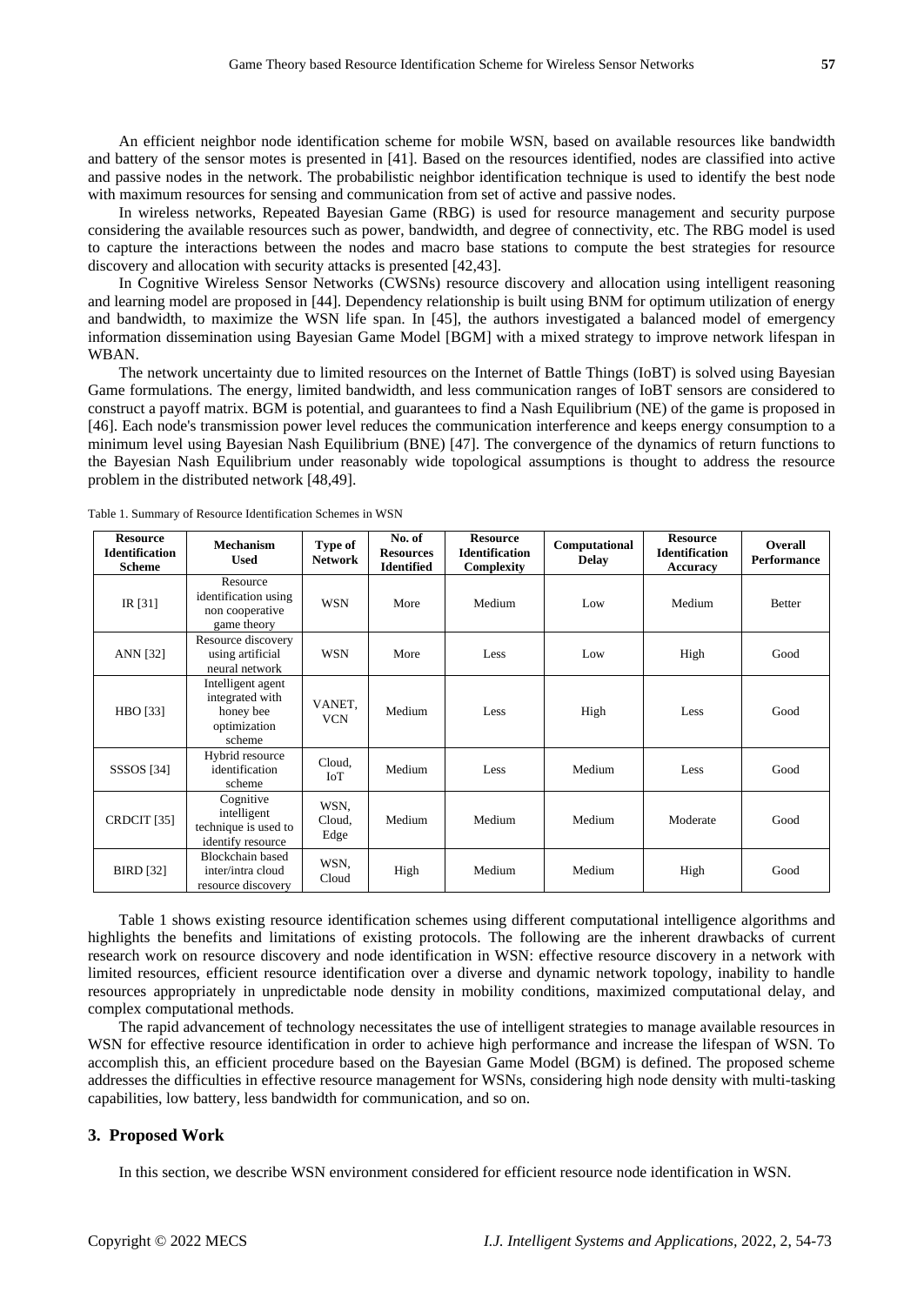#### *3.1. Network Architecture*

Fig. 1, shows the typical WSN architecture considered for our proposed node identification scheme and it comprises sensors nodes (N1-N10) that are battery operated with built-in sensing and processing unit, restricted battery, sensors are equipped with GPS receiver for obtaining location and time of the node, and a communication device using Dedicated Short Range Communications (DSRC).

The base station's location is chosen in such a manner that it is connected to the WSN, consuming less power for sensing and transferring the information. The information gathered by the nodes is communicated via gateway and base station to outside world through the Internet using a single/multi-hop technique. Each node's transmission range is limited to a certain distance, limiting direct connection with sink node in the sensor network. As a result, it necessitates the use of intermediary nodes in order to connect with the sink node. Neighboring nodes are defined as nodes that are within the transmission range of that specific node, allowing it to connect directly without the use of an intermediary node.

When an event occurs in the network, source node (N1) senses the change, gathers the relevant sensed information, and then forwards it to the distant sink node (N9) through intermediate nodes N4-N7 and to external world via base station. The base station in the network has information of the all sensor nodes; such as each node ID, there residual energy, available bandwidth for communication, and channel capacity to transmit and receive the data with varying bit rate. To perform sensing, computing and forwarding the information, we have to identify the best node with maximum resources so that information delivery is guaranteed to the base station.



Fig.1. Wireless Sensor Network Architecture.

#### *3.2. Preliminaries*

In game theory, a game consists of N players; each player selects a strategy from a set S. The objective is in maximizing the utility U to win the game and increase their reputation factor. Proposed Bayesian Game is described using empirical model and case studies considering incomplete information about the players and game. A node discovery using game theory can be modeled as:

 $N = (NI, N2, N3, \dots Nz)$ , where *N* is a set of sensor nodes;  $A = (A1, A2, A3, \dots A1)$ , where *A* is a set of available actions for a sensor node to finalize a decision, example  $(N_I)$ has an action *A1*);  $S = (SI, S2, S3, \ldots Si)$ , where *S* is a set of strategies, example  $(N<sub>I</sub>$  chooses a strategy  $S<sub>I</sub>$ );  $U = (U1, U2, U3, \dots Ui)$ , where U is a pay-off set (matrix), payoff matrix contains numerical values generated from the strategy profile.

Some of the definitions that will help in proper understanding and visualization of proposed scheme are as follows:

- *a) Bayesian Game Model***:** In Bayesian game players have incomplete information about the other players. A player for example may not know the actual payoff functions of the other players, but instead have set of beliefs about payoff functions. A probability distribution over the possible payoff functions is used to express these beliefs.
- *b) Players:* A strategic decision-maker within the context of the game, here a sensor node is considered as a player.
- *c) Strategy:* A comprehensive plan of action that a player will employ in response to a set of situations that may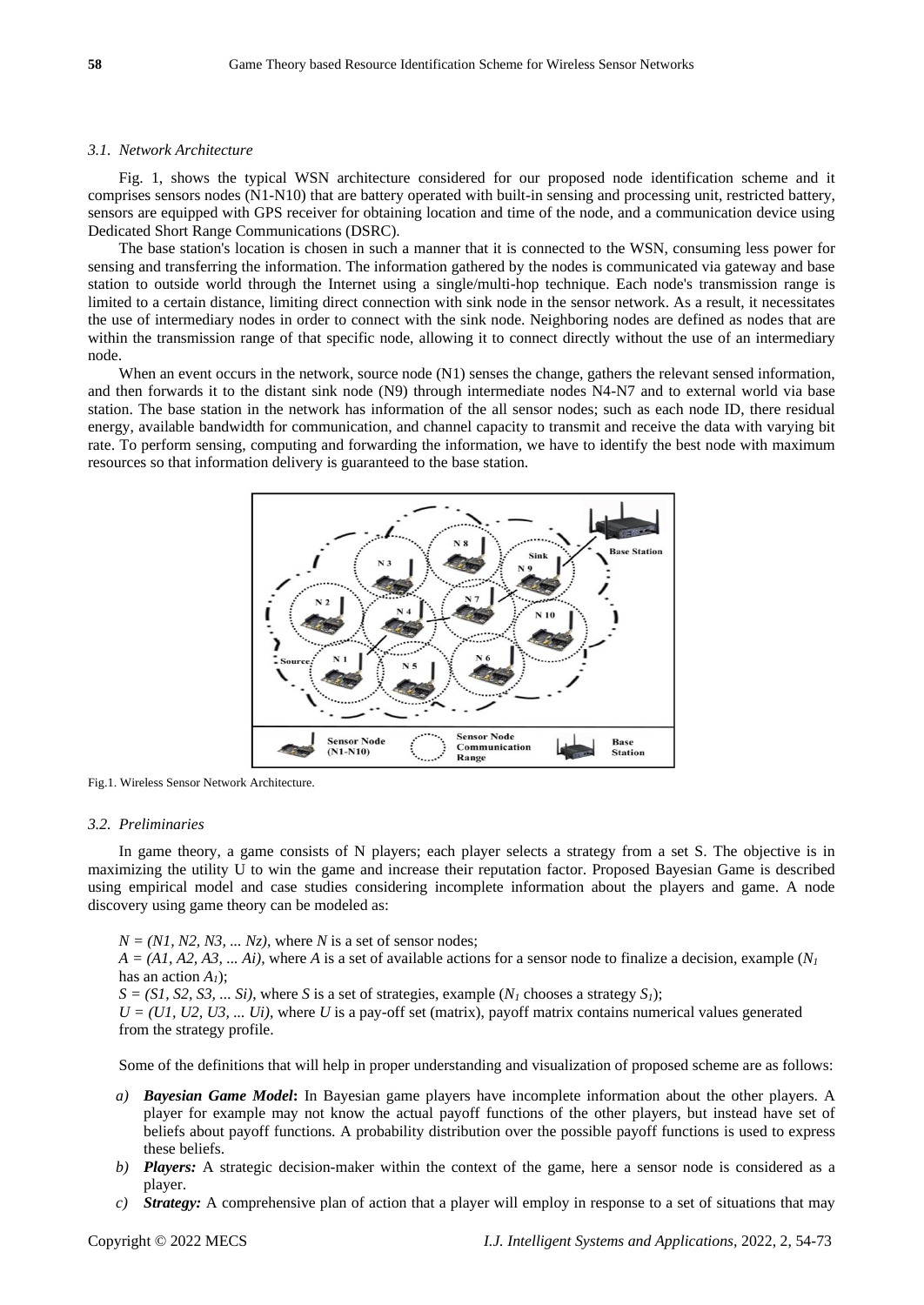emerge throughout the course of the game. A strategy is an algorithm for playing the game, instructing a node what to do and what not do in every possible circumstance throughout the game. Strategies are rules that govern what action to be taken in response to any possible information throughout the game.

- *d) Payoff:* The numerical value is assigned to the resources of each node.
- *e) Payoff Matrix***:** A payoff matrix in Bayesian game theory is a table in which the strategies of one node are given in rows and those of the other node are listed in columns, and the cells represent payoffs to each node. The payoff is determined by the parameters/attributes of the node in the context of a game.
- *f) Utility:* The numerical value is assigned to each node in the game during the terminal state.
- *g) Bayesian Nash Equilibrium:* A pair of strategies of nodes in the game is said to be at a Nash equilibrium state if neither node can increase/decrease their expected payoff by unilaterally deviating from their strategy.
- *h) Starring Algorithm:* The starring algorithm is used to identify the Bayesian Nash Equilibrium condition of the game by considering the payoff matrix and strategies of the nodes.
- *i*) *Law of Total Probability:* It states that summation of individual nodes payoff for a strategy made in the game, multiplied by the probability of the game's outcome.
- *j) Reputation Factor:* A measurable entity that is added/subtracted to the winning or losing node that participates in the game. The reputation factor of each node is updated after the result of every game.

#### *3.3. Bayesian Game Model (BGM) for Node Identification*

Fig. 2, shows the working of the proposed scheme i.e. identification of efficient node with maximum resources available for sensing, processing, and forwarding the information in the WSN. The proposed model uses of Bayesian game mechanism to deal with uncertainty, dynamicity condition, and incomplete information about the WSN.

Initially, parameters like energy, bandwidth, number of nodes and degree of their connectivity, their computational capabilities, and other resources of each node present in the network are recorded in form of data set in a base station and it is updated periodically to each node present in the network. BGM uses these data set to build the payoff matrices of the nodes that participate in the game. Construction of payoff matrix is based on the resources of the nodes like energy  $E' \&$  bandwidth  $B'$  and utility values assigned to these resources. Based on the payoff matrices, utilities, and reputation factor of each node the strategies are made by each node that participates in the game. Based on the strategy profile of each node and by using the Starring algorithm Bayesian Nash Equilibrium state is identified. Solving the Bayesian Nash Equilibrium using Law of Total Probability and identifying best-of-best node as a winner node of the game. Adding/subtracting rewards (reputation factor) to winner/loser node and update their database after each game.



Fig.2. Proposed Bayesian Game Model.

The proposed Bayesian game mechanism is used to inform WSN about the availability of the best active nodes in the network with maximum resources, and this information is conveyed to WSN to adjust their parameters w.r.t variation in environment/topology. Incomplete information of dynamic and distributed WSN is considered for efficient sensor node discovery based on the parameters of each node such as active nodes, remaining energy, the available bandwidth for communication and degree of connectivity, etc. Bayesian Game Model is represented by ``G" as is shown in (1).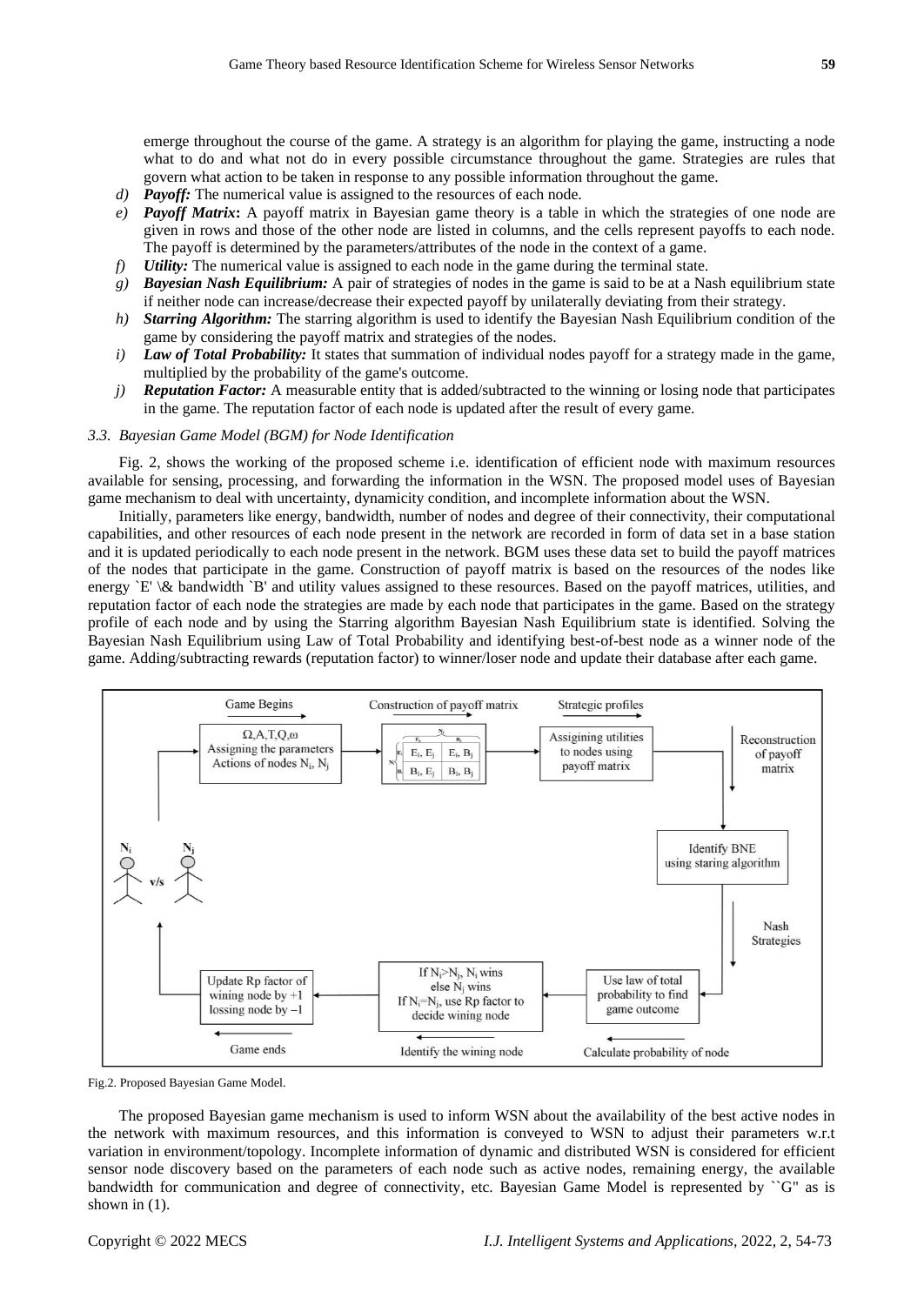$$
G = (N, \Omega, P, R_n, (A_i, U_i, T_i, t_i, Q_i)_{i \in N})
$$
\n(1)

Where,

 $N =$  Set of sensor nodes in WSN,  $N = (1, 2, 3, \dots, z)$ 

 $\Omega$  = Nature of each node in WSN

*P* = Probability distribution over *W*

 $R_p$  = Reputation factor of each node

 $A_i$  = Action set of node a

 $U_i$  = Payoff matrix

 $T_i$  = Set of types of parameters for node a is having

 $Q_i$  = Set of segregated nodes in WSN

 $i =$ One sensor node from set of *N* nodes in WSN i.e.  $i ∈ N$ 

By the set of resources available in the network such as active nodes, residual energy, bandwidth etc., the node *'i'* is the given by the function. Where for set of parameters  $T_i$  the game will have different types of nodes i.e.  $t_i$  as shown in (2).

$$
t_i: \Omega \to T_i \tag{2}
$$

Based on set of actions of nodes  $A_i$ , resources  $T_i$ , and nature of sensor node  $Ω$ , the payoff matrix  $U_i$  belongs is represented as a function shown in (3).

$$
U_i: (T_i^* A_i) \to \Re
$$
 (3)

The probability of the game is written as shown in (4). Where, probability *P* contains  $Q_i$  for all  $i \in N$  and  $\in \Omega$ .

$$
P[Q_i(\omega) > 0] \tag{4}
$$

Throughout the game we restrict attention to incomplete information of WSN and sensor nodes parameters, where every information set of each node is possibly the same as shown in (1), (2), (3) & (4) respectively.

The payoff matrix for node/resource identification using Bayesian game is constructed considering the node's parameters such as energy 'E' and bandwidth 'B'. We assume that each sensor node has different bandwidth and energy levels, so we have assumed the range of energy and bandwidth from low to high as shown in (5) & (6) respectively.

$$
E = (Low, Medium, High)
$$
 (5)

$$
B = (Less, Medium, High)
$$
 (6)

When,<br>
When,<br>
When  $G = (N, \Omega, P, R_y, (A_0, L, T_0, L, \Omega_0))$ <br>  $\Omega$  Numeric functions have the NNN,  $N = (1, 2, 3, ..., 7)$ <br>  $\Omega$ . Numeric functions have the NNN  $\Lambda$  -Republication of the NNN  $\Omega$ <br>  $\Lambda$ , A strong out of those on the NN Based on the energy and bandwidth values of the payoff matrix, the nodes make the strategies to gain maximum utility value to prove that it is the best node with maximum resources. Utility is numerical value assigned to each node in the game during terminal state, i.e. *+n* add for node with high energy/ bandwidth and *-n* subtracted for the node if its energy/bandwidth is less than other node, where *'n'* ranges between *(-n, ..., -3, -2, -1, 0, +1, +2, +3 ..., +n)*. Strategies *'S'* is made once again and is given by the function as shown in (7).

$$
S_i: T_i \to A_i \tag{7}
$$

A strategy of node n1's Vs. the strategy of nodes n2's to gain the highest payoff or utility is a Nash Equilibrium if node 1 strategy is the best response to what node 2 does and vice versa.

The situation modeled in this game is between two nodes  $N_i$  and  $N_j$ , where  $(N_i \& N_j \in N$ ,  $(i \neq j)$  and  $(N_i \& N_j)$ have different range of energy and bandwidth. Considering the utilities assigned to each node, the payoff matrix is reconstructed as shown in the fig. 3a.

During the game at certain strategies (values of energy and bandwidth) of the nodes, game entry into quasi-state called as Nash Equilibrium (NE) state. A pair of strategies made by nodes in the game is said to be at NE state i.e. neither node can increase/decrease their expected payoff by unilaterally deviating from their strategy.

To identify Bayesian Nash Equilibrium (BNE) state we use the "Starring Algorithm", considering different dominant preferences i.e. parameters such as energy and bandwidth of the nodes participating in the game. The starring algorithm works as follows: 1) For each column, add an asterisk '\*' superscript to the highest value corresponding to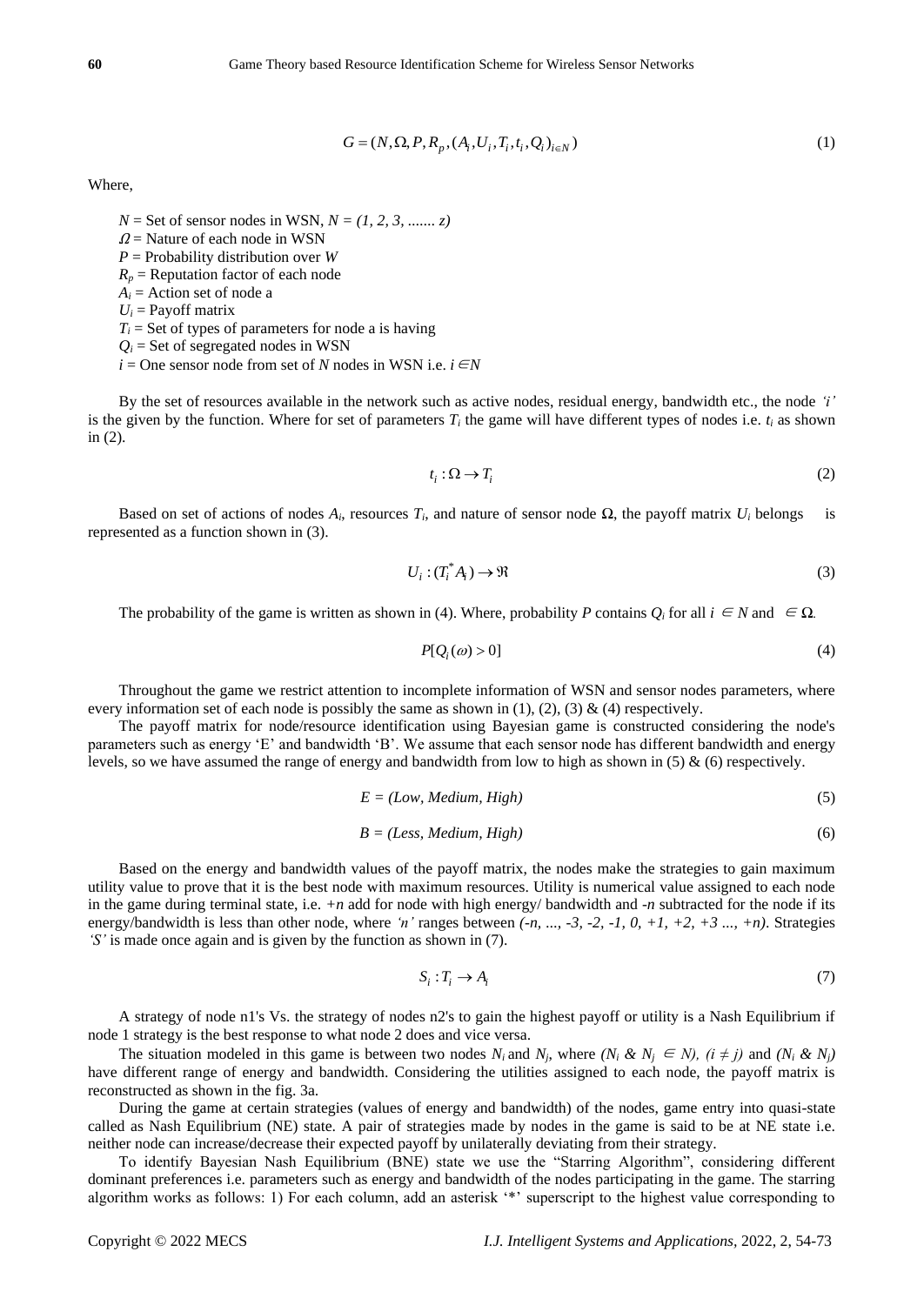node Ni payoff in that column. 2) For each row, add an asterisk '\*' superscript to the highest value corresponding to node Nj payoff in that row. 3) Any cell which has two asterisks '\*' is considered to be in BNE state, as shown in fig. 3b, 3c, & 3d, with different dominant resources as strategies in each case.



Fig.3a. Payoff Matrix.



Fig.3b. Payoff Matrix, NE with Energy as Dominant Strategy.



Fig.3c. Payoff Matrix, NE with Bandwidth as Dominant Strategy.



Fig.3d. Payoff Matrix, NE with Energy & Bandwidth as Dominant Strategy.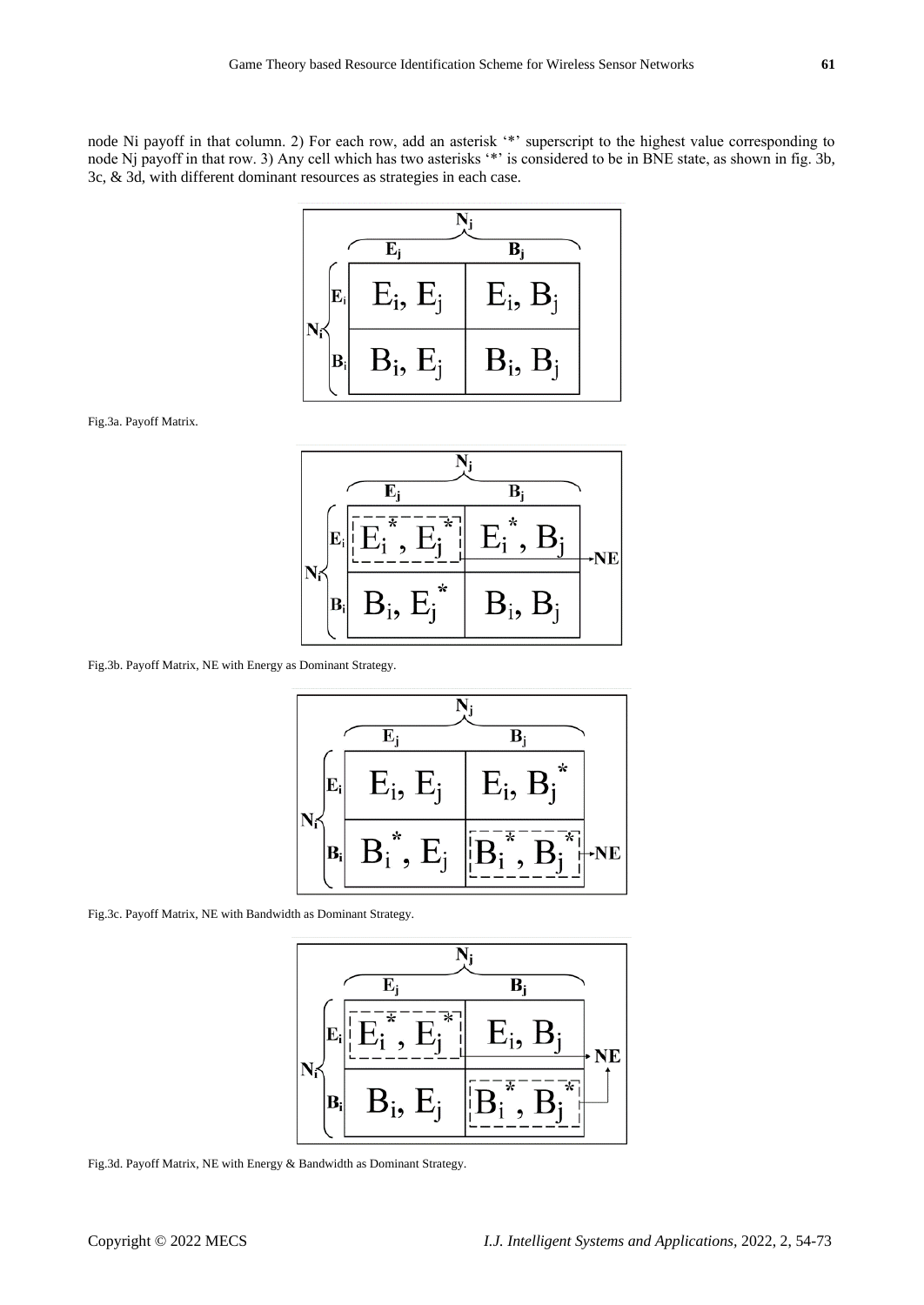Further the BNE is defined as strategy profile that maximizes the expected payoff of each node given their beliefs and given the strategies played by other node. A strategy profile for node  $N_i$  is a  $Q_i$  is a measurable function as shown in (8).

$$
\sigma_i : \Omega \to \Delta(A_i) \tag{8}
$$

Where  $\sigma_i(A_i | \omega)$  is the probability that action  $A_i$  for node '*i*' is chosen  $\omega$  under  $\sigma_i$  and  $\omega \in \Omega$ . The strategy profile is a function  $\sigma = (\sigma)_{i \in N}$ , where  $\sigma_i$  is strategy of node *i*. We write  $\Sigma$  for collection of such strategy profiles. We denote the same for node  $j' \sigma_j(A_j | \omega)$ .

We extend the domain of each  $U_i$  to mixed strategies and thus write  $U_i(\sigma(\omega), \omega)$  for  $\sum_{A_i \in A} U_i(A_i, \omega)(A_i | \omega)$ . Now the payoff strategy profile  $\sigma$  of node '*i*' is given by the expected utility as shown in (9).

$$
\sum_{\omega \in \Omega} \sum_{A_i \in A} U_i(A_i, \omega) \sigma(A_i \mid \omega) P(\omega) \tag{9}
$$

A strategy profile  $\omega$  is a Bayesian Nash Equilibrium for the game 'G' for all  $A_i \in A$  and  $\omega \in \Omega$ , is shown in (10).

$$
\sum_{\omega \in Q_i(\omega)} U_i(\sigma(\omega'), \omega) P(\omega' | Q_i(\omega)) \ge \sum_{\omega \in Q_i(\omega)} U_i(A_i, \sigma_j(\omega'), \omega') P(\omega' | Q_i(\omega))) \tag{10}
$$

In the case of Nash Equilibrium from equation (10) further, the game is solved using the Law of Total Probability (LTP). It is used to find the probability of a game when we don't have enough knowledge about players. The Law of Total Probability is a basic rule that connects marginal and conditional probabilities. It indicates the entire likelihood of an event that may be attained by playing multiple different games.

For Bayesian game the law of total probability is stated as payoff for strategy is the sum of each payoff for the outcome multiplied by the probable outcome of the game as shown in (11).

$$
LTP = \sum (Payoff \ of \ each \ Column)^*(Probability \ Onceome \ of \ the \ Game)
$$
 (11)

From LTP, we get best of best node as winner with maximum resources i.e.  $N_i > N_j$  then  $N_i$  is the winner. After winning the node  $N_i$  reputation factor ( $R_p$ ) is incremented by '1' and node  $N_j$ ,  $R_p$  is decremented by '1'. If there is a tie between nodes i.e.  $N_i = N_j$  then the best player is selected by the  $R_p$  value of that node from previous game database. If  $R_p = 0$  then best node is selected based on the values of available resources of nodes.

#### *3.4. Numerical Analysis*

To simplify the simulation and ensuring numerical analysis without losing generality. The game modeled here is between two sensor nodes  $N_I$  and  $N_2$ . We assume that each node belongs to the same network and has the same set of resources namely energy and bandwidth. From  $(5)$  &  $(6)$  values assigned to resources and payoff matrix is constructed using Energy, '*E*' (*Low = 1, Medium = 2, High = 3*) and Bandwidth, '*B*' (*Less = 1, Medium = 3, High = 4*). Similarly, the utilities are assigned to the payoff matrix highest and a lowest value i.e., 3 is added to the highest payoff value and 2 is subtracted from the lowest payoff value, the payoff matrix is reconstructed after assigning the utility values.

#### *A. Case 1*

Node  $N_1$  has energy (Medium=2) & bandwidth (High=4) where node  $N_2$  has energy (Low= 1) & bandwidth (High=4). The payoff matrix for case '1' is shown in fig. (4a).

Now assign the utility values to the highest and lowest values of the payoff matrix i.e., 3 is added to the highest payoff value and 2 is subtracted from the lowest payoff value the payoff matrix is reconstructed after assigning the utility values. The payoff matrix is reconstructed and after assign utilities and considering the strategy profile of nodes is as shown in fig. (4b).

Apply starring algorithm to find Nash Equilibrium as shown in fig. (4c). To solve NE state, we use the Law of Total Probability from (as shown in 11).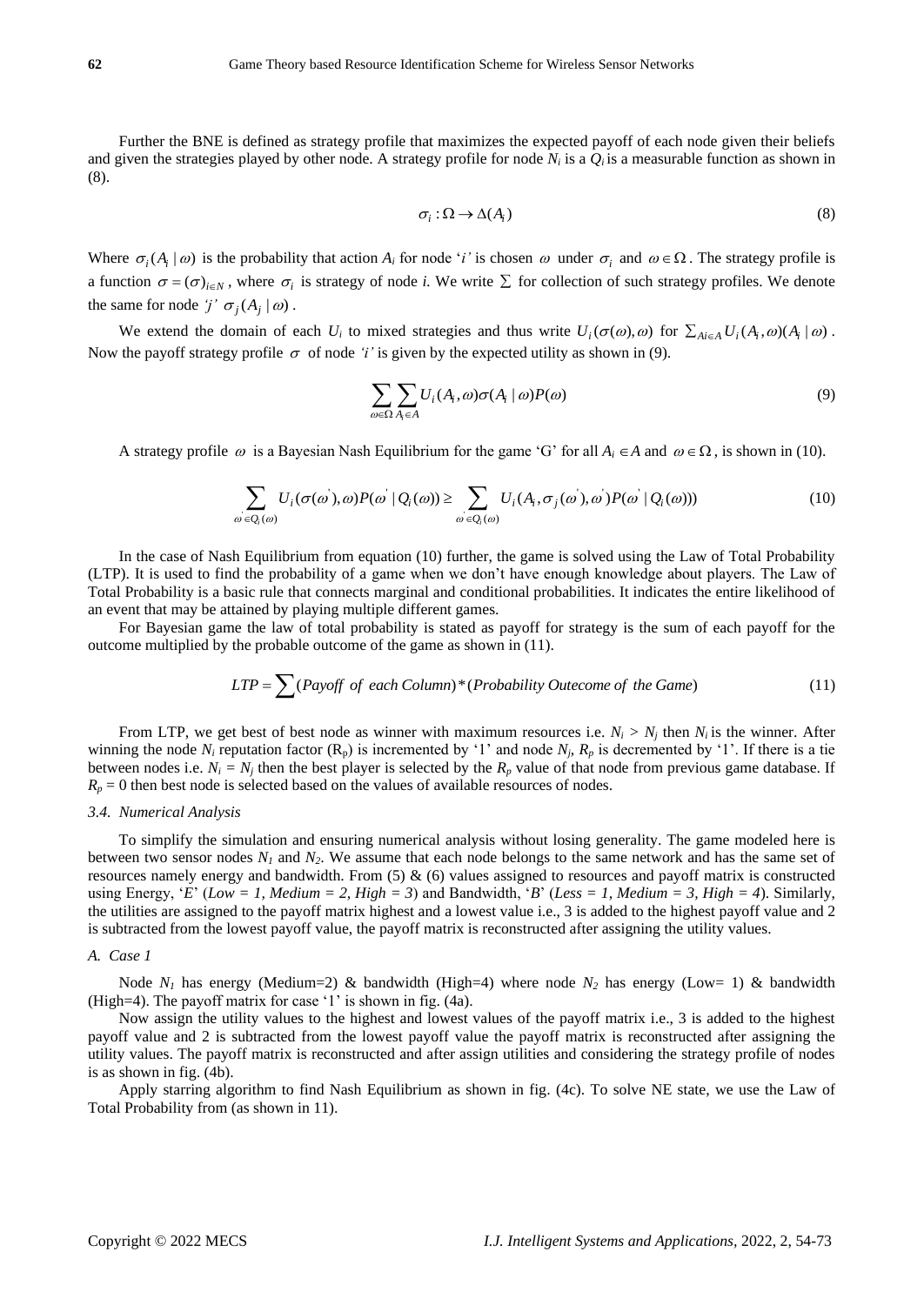|                |                | $N_2$            |
|----------------|----------------|------------------|
|                | E <sub>2</sub> | $\overline{B_2}$ |
| $\mathbf{E}_1$ |                | $\overline{4}$   |
|                | 4              | 4                |

#### Fig.4a. Payoff Matrix

|       |                | $N_2$            |
|-------|----------------|------------------|
|       | E <sub>2</sub> | $\overline{B_2}$ |
| $E_1$ |                | $\theta$ ,       |
| $B_1$ |                |                  |

Fig.4b. Payoff Matrix after Utilities

|  |       | $\overline{\mathrm{E}_2}$ | B,             |   |
|--|-------|---------------------------|----------------|---|
|  | $E_1$ | $\mathcal{L}$ .           | $\mathbf{0}$ . |   |
|  | В     |                           | x              | 7 |

Fig.4c. Payoff Matrix after Starring Algorithm

Payoff of  $N_1 = (5+0+7+7) * (0.5)$ Payoff of  $N_I = 9.5$ Payoff of  $N_2 = (-1+7-1+7) * (0.5)$ Payoff of  $N_2 = 6$ 

We find that payoff values  $N_I > N_2$  so node  $N_I$  wins, now the reputation factor  $R_p$  of  $N_I$  is incremented by '1' and  $R_p$  of  $N_2$  is decremented by '1' in the nodes database. Node  $N_l$  is selected for further level in the game based on its present payoff, utilities and strategies.

#### *B. Case 2*

Node  $N_I$  has energy High = 3 & bandwidth High=4 where node  $N_2$  has energy High=3 & bandwidth High = 4. The payoff matrix for case '2' is shown in fig. 5a.

Now assign the utility values to the highest and lowest values of the payoff matrix i.e., 3 is added to the highest payoff value and 2 is subtracted from the lowest payoff value the payoff matrix is reconstructed after assigning the utility values. The payoff matrix is reconstructed and after assign utilities and considering the strategy profile of nodes is as shown in fig. 5b.

|    |                | $N_2$        |  |
|----|----------------|--------------|--|
|    | E <sub>2</sub> | B,           |  |
| E, |                | 4            |  |
| B  |                | $\bf 4$<br>4 |  |

Fig.5a. Payoff Matrix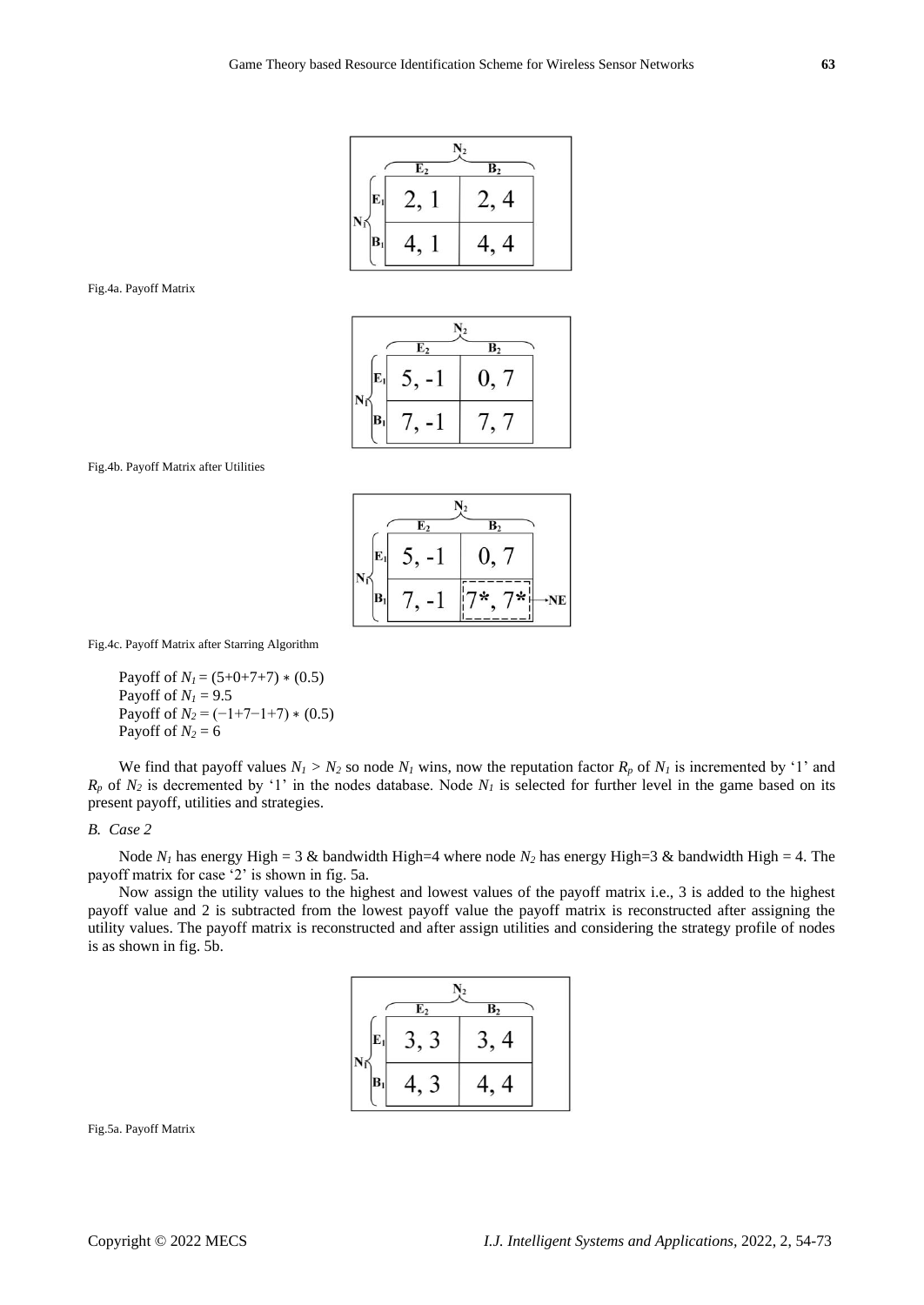|    |                | ٧2             |  |
|----|----------------|----------------|--|
|    | E <sub>2</sub> | B <sub>2</sub> |  |
| E1 | 6, 6           |                |  |
| B  |                |                |  |

#### Fig.5b. Payoff Matrix after Utilities



Fig.5c. Payoff Matrix after Starring Algorithm



Fig.6. Bayesian Game Model in Tree Diagram.

Apply starring algorithm to find Nash Equilibrium as shown in fig. 5c. To solve NE state, we use the Law of Total Probability from (11).

Payoff of N1 =  $(6+1+7+7) * (0.5)$ Payoff of  $N1 = 10.5$ Payoff of N2 =  $(6+7+1+7) * (0.5)$ Payoff of  $N2 = 10.5$ 

We find that payoff values  $N_1 = N_2$  so no node wins, now the check the reputation factor  $Rp$  of node  $N_1$  and  $N_2$ based on previous values of *Rp*, if node *N1* wins then *N1 Rp* is incremented by '1' and *Rp* of *N2* is decremented by '1' in the nodes database or vice-versa. Hence winning node  $N_I$  or  $N_2$  is selected for further level in the game based on its present payoff, utilities and strategies.

The fig. 6 shows the proposed Bayesian Game model for node discovery in tree diagram representation. From tree diagram we notice that the wining node enters into next level how the game is played with different utilities and strategies.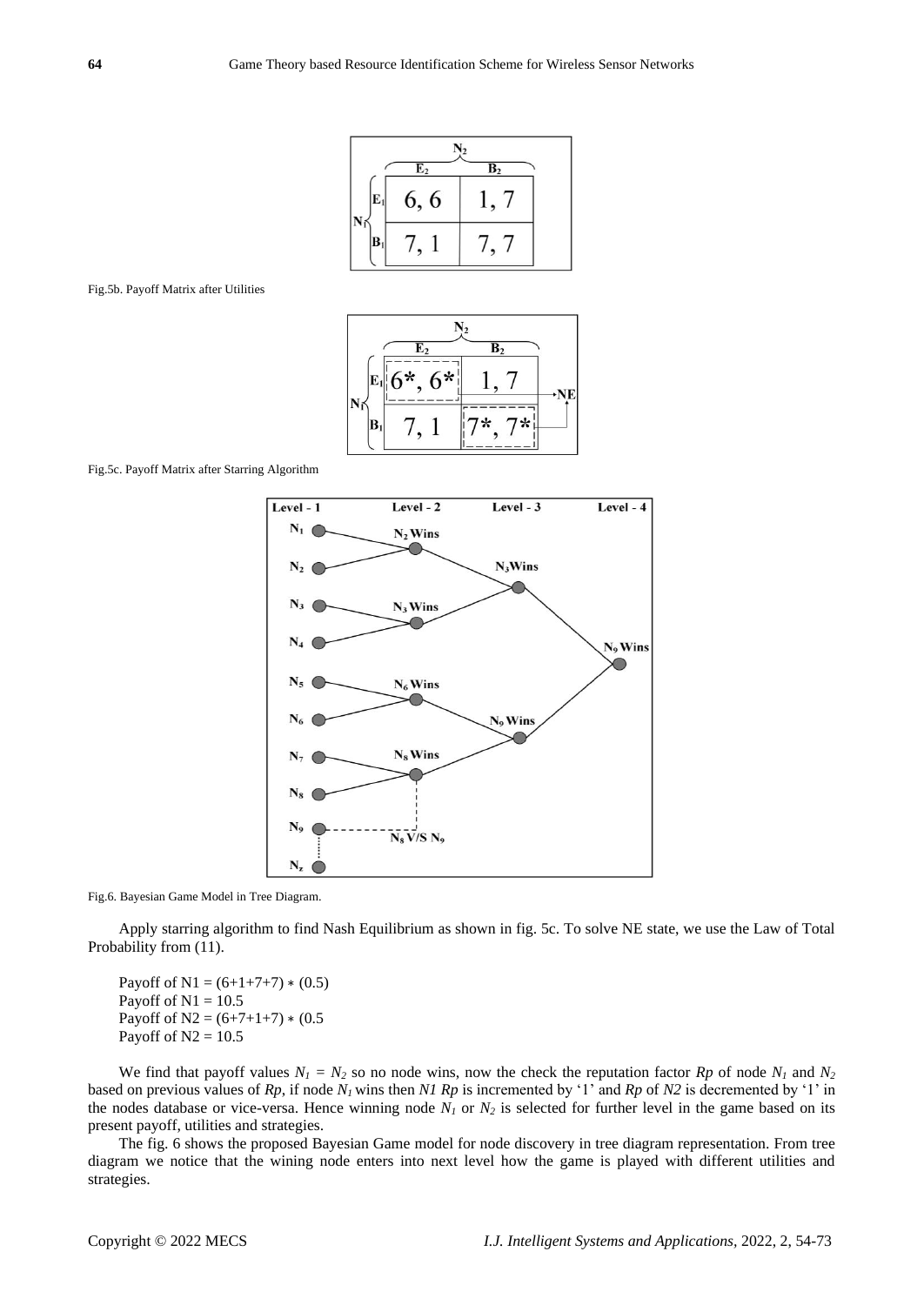#### *3.5. Bayesian Game Model (BGM) Algorithm*

The proposed Bayesian game based efficient node identification scheme with maximum resources in WSN is mentioned in algorithm 1 and algorithm 2.

### **Algorithm 1: Bayesian Game based Efficient Node Identification Scheme**

- 1: *Nomenclature: Efficient Resource Identification Scheme for WSN using Bayesian Game Model BGM, Sensor Nodes - N, Energy - E, Bandwidth Available – B, Reputation Factor - R<sup>p</sup>*
- 2: *Input: Number of Sensor Nodes - N, Available Energy of Nodes- E, Bandwidth Available - B, Reputation Factor – Rp, Number of game levels - n*
- 3: *Output: Efficient node identification with maximum resources*
- 4: **Begin**
- //*Initialize each node*
- 5: **for** *i*←0 *to* N **do**
- 6: Node ← *E*, *B*,  $R_p = 0$
- 7: **end for**
- //*Game is played between two sensor nodes N<sup>i</sup> v/s N<sup>j</sup>*
- 8: **for** *i*←0 *to* N **do**
- 9: Construct payoff matrix for nodes  $N_i \& N_j$
- 10: Apply utilities to nodes  $N_i \& N_j$  and update payoff matrix
- 11: Apply Algorithm-2 to find BNE
- 12: Apply LTP to find winner from of  $N_i \& N_j$
- 13: Update strategic profile of nodes and  $R_p$  of winning node by +1 and losing node by -1
- 14: Consider winning node to next level in game 'n'
- 15: **end for**
- 16: **if** There exists 'N' nodes **then**
- 17: Goto step 8 and continue game until  $(N=n)$
- 18: **else**

Game ends with node having maximum resources

- 19: **end if**
- 20: **End**

#### **Algorithm 2: Starring Algorithm**

- 1: *Nomenclature: Find Bayesian Nash Equilibrium (BNE) from payoff matrix for Sensor Nodes - N<sup>i</sup>* & *N<sup>j</sup>*
- 2: *Input: Payoff matrix of nodes N<sup>i</sup>* & *N<sup>j</sup>*
- 3: *Output: Bayesian Nash Equilibrium for Payoff matrix of nodes N<sup>i</sup>* & *N<sup>j</sup>*
- 4: **Begin**
- 5: Each column add asterisk (∗) as superscript to highest number corresponding to *N<sup>i</sup>* player payoff in that column
- 6: Each row add asterisk (∗) as superscript to highest
	- number corresponding to *Nj* player payoff in that row
- 7: **if** Cell contains two asterisk (∗) **then**
- 8: Bayesian Nash Equilibrium exists
- 9: **else**
	- Bayesian Nash Equilibrium does not exist
- 10: **end if**
- 11: **End**

# **4. Simulation**

The proposed scheme has been simulated using C++ programming language as a discrete event simulator. In this section, we discuss simulation model, inputs, and performance metrics.

#### *4.1. Simulation Model*

Some of the assumptions made during the simulation are as follows: We consider "N'" numbers of wireless sensor nodes which are deployed randomly in a given area of length "L" meter and breadth "B" meter. The communication link range for each sensor node is considered a "CR" meter. The coverage area around each node has a bandwidth of "BW" Mbps shared among all neighboring nodes. The available energy is considered as "E" joules, and reputation factor as "Rp".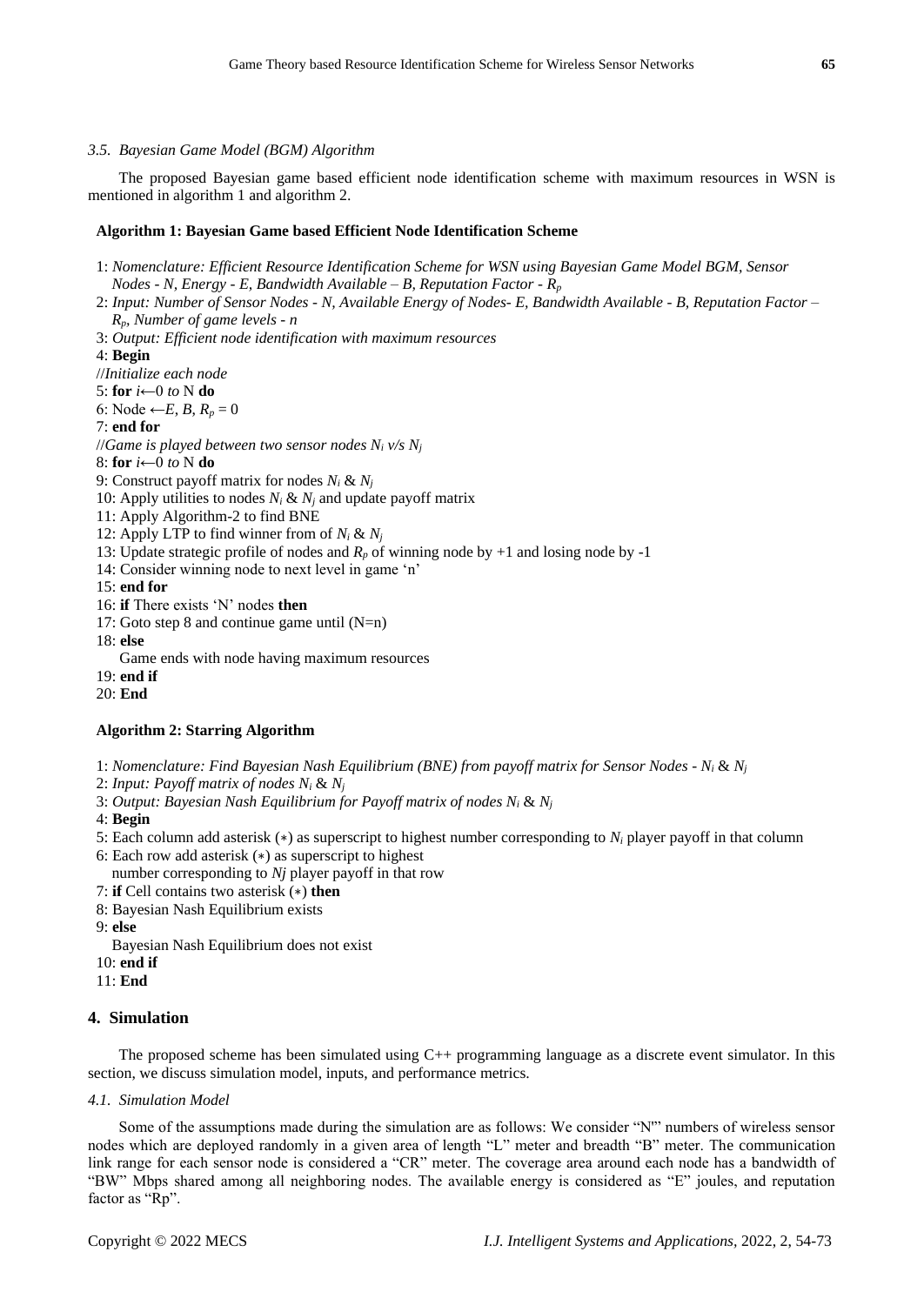Contingent on the battery lifetime, bandwidth, and scope of data sensing, gathering & transmission, we figure out the neighbors of every node and store them in a neighboring lookup table which is to be updated frequently. The Bayesian game theory model works to identify a best node among deployed all sensor nodes in the network based on payoff matrix & utility function of the nodes that participate in the game. The node with the highest resources in terms of energy and bandwidth is considered for sensing, and communication in the network.

To assess the efficiency of the proposed research scheme, we make some assumptions for the nodes in the proposed scheme are as follows:

- For easy analysis, we assume that nodes are randomly deployed in a two-dimensional area.
- Each node owns unique identification (ID) to distinguish them from other nodes.
- The transmitted power and signal frequencies (bandwidth) of all nodes are the same, respectively.
- Each node is the same in terms of memory, CPU, and radio equipment, but they vary in terms of battery (residual energy), and available bandwidth for communication).
- The nodes which participate in the Bayesian game apply 3 strategies, these strategy profiles of each node are explained in below table 2.
- The numerical analysis section 3.4. shows the details of strategy profiles and how it is applied in BGM to identify resources of the network.

#### Table 2. Strategy Profile Details

| <b>Strategy Profiles (SP)</b> | <b>Description</b>                                                                 |
|-------------------------------|------------------------------------------------------------------------------------|
| SP <sub>1</sub>               | Energy is considered as dominant strategy by the node in game                      |
| SP <sub>2</sub>               | Bandwidth is considered as dominant strategy by the node in game                   |
| SP <sub>3</sub>               | Both energy & bandwidth are considered as dominant strategy by the<br>node in game |

#### *4.2. Simulation Inputs*

To illustrate the results of the proposed scheme, the simulation input parameters are summarized in table 3.

Table 3. Simulation Inputs

| Sl. No. | <b>Input Parameters</b>    | <b>Specifications</b> |
|---------|----------------------------|-----------------------|
| 01      | No. of Sensor Nodes        | $10-100$              |
| 02      | Area $(L*B)$               | $(500*500) m2$        |
| 03      | <b>Deployment Strategy</b> | Random                |
| 04      | <b>Communication Range</b> | 50 <sub>m</sub>       |
| 05      | Primary Energy             | 100J                  |
| 06      | Bandwidth                  | Upto 2 Mbps           |
| 07      | Packet Size                | 100 Bytes-128 KB      |

#### *4.3. Simulation Procedure for Proposed Scheme*

Algorithm 3 shows the procedure for simulation of the proposed efficient node identification scheme using Bayesian game theory.

# **Algorithm 3: Simulation Procedure**

#### 1: **Begin**

- 2: Deploy N number of sensor nodes randomly
- 3: Apply Bayesian game model to identify the efficient node
- 4: Based on energy and bandwidth of nodes  $N_i \& N_j$  generate the payoff matrix
- 5: Apply utilities, and strategies to nodes  $N_i \& N_j$ , reconstruct payoff matrix
- 6: Starring Algorithm is used to find Bayesian Nash Equilibrium state
- 7: Apply Law of Total Probability to find winner node from of  $N_i \& N_j$
- 8: Reward  $+1$  for winning node and  $-1$  for losing node and update  $R_p$  data base
- 9: Consider winning node to next level in game
- 10: Identifying best-of-best node as a winner node of the game

11: **End**

#### *4.4. Performance Parameters*

To test the performance evaluation of the proposed scheme, some of the performance metrics evaluated are as follows.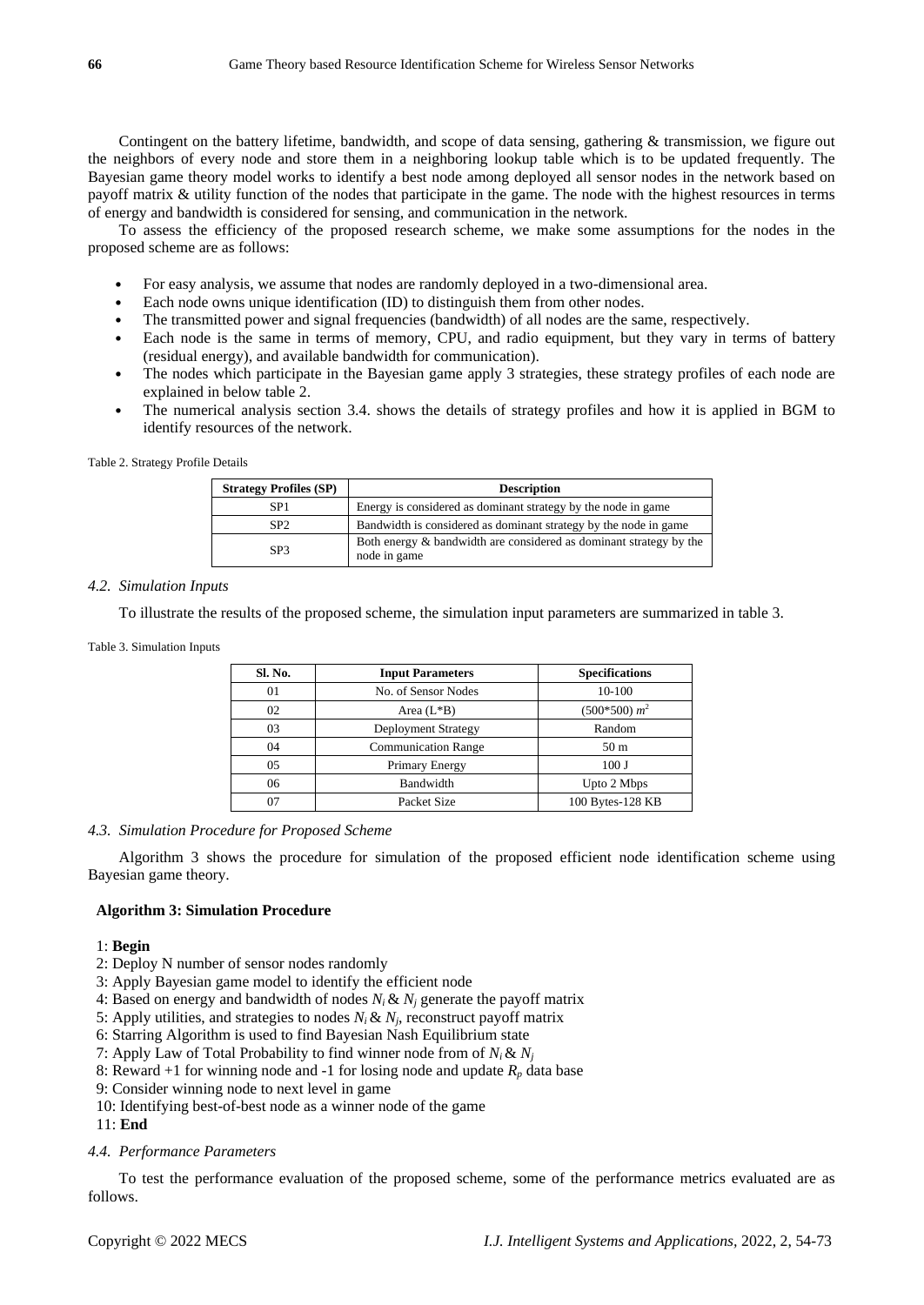- *a) Resource Information Acquisition Delay:* It is the time taken to gather each node resource information such as energy, bandwidth, degree of connectivity, and computational capabilities. It is represented in milliseconds (ms).
- *b) Strategy Computational Delay*: The time taken by nodes to make their strategy to win in the game and enter for next level, strategy is made based on residual energy, and available bandwidth. It is expressed in milliseconds (ms).
- *c) Overall Game Strategy Delay:* It is the overall computational time taken to identify best of best node by the game using their strategy. Expressed in milliseconds (ms).
- *d) Number of Qualified Nodes for Game***:** It is the quantity of best nodes identified for the game based on their available resources at the various strategy of nodes and reputation ranges.
- *e) Resource Identification Delay:* It is the time taken by the system to calculate the average number of efficient nodes with maximum resources, good for sensing, gathering, and communication. It is measured in milliseconds (ms).
- *f) Memory Utilization:* Memory utilization refers to amount of dynamic memory used by the node during the resource identification phase in game. It is expressed in terms of percentage (%).
- *g) Energy Consumption:* Energy consumed by the sensor node to perform resource identification of the node for sensing, transmission, and reception of the information. It is measured in terms of Joules (J).
- *h) Bandwidth Utilization:* It is the ratio of the bandwidth utilized by nodes to identify the resources of the network to the total bandwidth available. It is measured in percentage (%).
- *i) Control Overheads:* It is defined as the ratio of the total number of control messages to the total number of packets generated to perform resource identification of the network. It is measured in percentage (%).

#### *4.5. Result Analysis*

To test the operative effectiveness of the proposed scheme which uses the Bayesian game theory strategy to identify available resources of WSN, we have analyzed some of the performance metrics which are mentioned in the underneath graphs. Simulation results show that the proposed algorithm is effective and efficient. The performance of the proposed Bayesian game theory approach for efficient resource identification is better as compared with the existing an efficient neighbor discovery scheme for mobile WSN [41] (referred to as ENDWSN scheme in graphs). Result shows that the strategy profile of each node in the game plays a vital role in identification of efficient node with highest resources from the network.



Fig.7. Resource Information Acquisition Delay Vs. No. of Sensor Nodes.

Fig. 7 presents resource information acquisition delay w.r.t. number of sensor nodes for different strategies. The time taken to gather the node's basic information increases as the number of nodes with different strategies in the network. ENDWSN protocol exhibits 10% to 12% more delay for information acquisition than the proposed scheme. Fig. 8 shows the strategy computational delay w.r.t. variation of number of sensor nodes. Strategy time of node increases as the node density increases, we also identify that as strategy profile changes there is an increase in delay.

Fig. 9 shows overall game strategy delay vs. node density. Variations in the strategies made by the node will impact the computational delay. The delay increases with strategy profile values and number of nodes. In fig. 10, the average number of efficient nodes qualified for the game for the variation in number of sensor nodes along with varying strategy profile and node density. The average numbers of nodes identified are increasing with an increase in the number of nodes.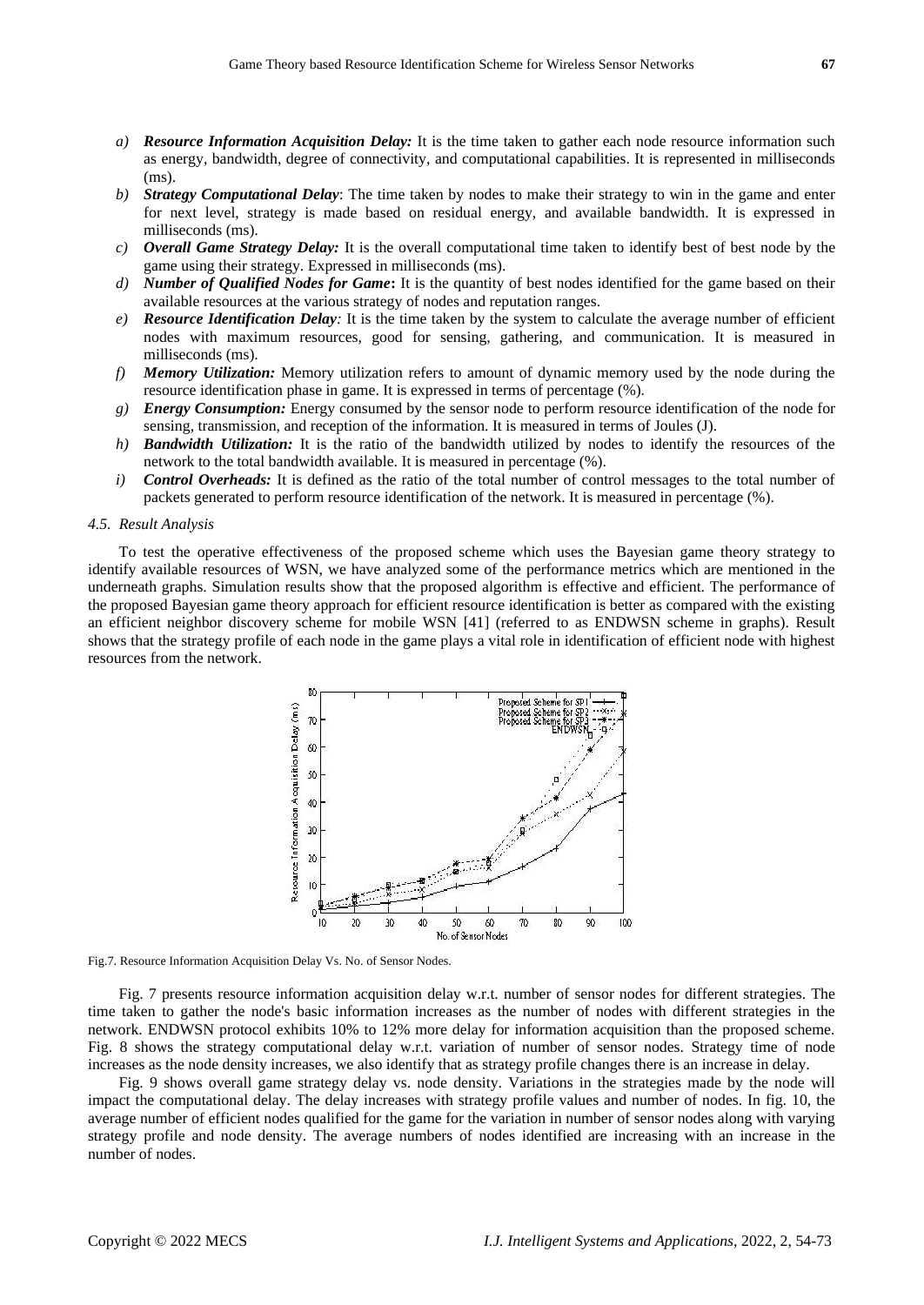

Fig.8. Strategy Computational Delay Vs. No. of Sensor Nodes.



Fig.9. Overall Game Strategy Delay Vs. No. of Sensor Nodes.



Fig.10. No. of Qualified Nodes for Game Vs. No. of Sensor Nodes.

Fig. 11 shows that the performance of the proposed BGM scheme takes less time as compared with the ENDWSN. The delay is decreased by 8% to 10% which makes the BGM scheme effective for resource identification. Fig. 12 outlines the comparison of memory utilization for the proposed scheme and ENDWSN scheme. As number of nodes increases with different strategy profiles the memory consumption also increases this is due to need of memory for computational requirement for resource identification of the WSN.

Fig. 13 shows the performance of the proposed scheme is better in terms of energy consumption w.r.t. EDNWSN scheme, it is observed that the energy consumption of nodes increases with increase in node density and varying strategy profiles of node involved in the game. It is also observed that change in strategy profile and increasing node density, the performance is better in terms of bandwidth utilized than ENDWSN protocol as shown in fig. 14.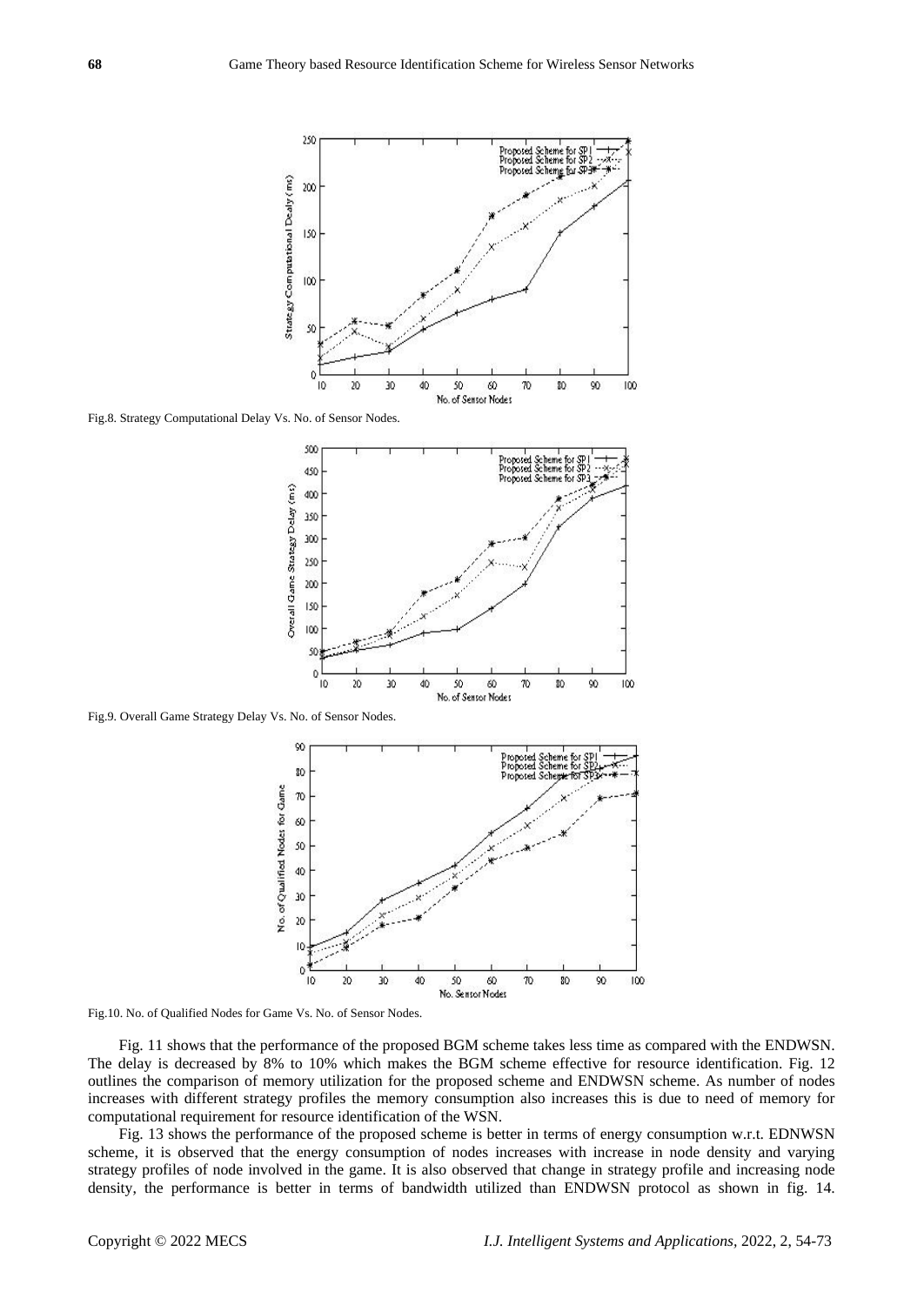Bandwidth utilization increases as there is an increase in the number of sensors in the network. This is due to increase in the resource information of each node.

Fig. 15 outlines the control overheads for varying node values in the network and different strategies in the game. Because of the network connectivity, other information of the network control overheads is also increased. It is observed that ENDWSN scheme is slightly inferior in terms of control packet overheads.



Fig.11. Resource Identification Delay Vs. No. of Sensor Nodes.



Fig.12. Memory Utilization Vs. No. of Sensor Nodes.



Fig.13. Energy Consumption Vs. No. of Sensor Nodes.

The proposed algorithm will be very influential w.r.t. to strategies of the node made in the game to win and increase its reputation factor. And thus, it can be seen that as the reputation is greater, the node is declared as the bestof-best node with maximum resources. Therefore, the proposed algorithm progressively performs at a good rate and the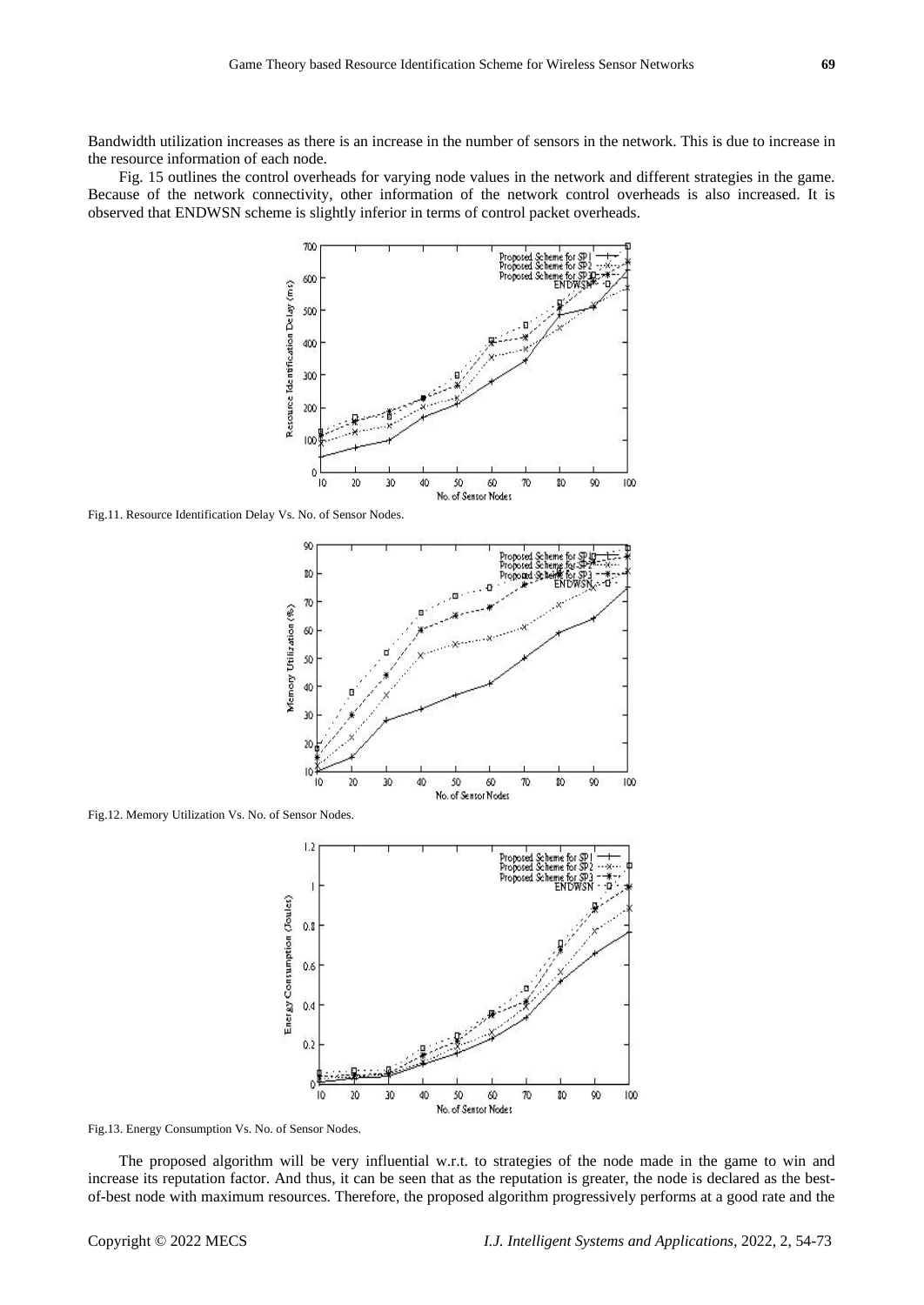network is maintained for a long period. The nodes with greater reputation have good performance factors and it is the factor on which mainly the game theory concept works hence overall performance can be improved.

The obtained results show that, in resource constrained networks the parameters like energy consumption, bandwidth utilization, resource identification accuracy and computational delay are better as compared with ENDWSN protocol. The proposed algorithm progressively performs at a good rate and the network stable in resource constrained situation. With the increasing number of efficient nodes identified considering suitable parameters the overall network performance and lifespan can be improved.



Fig.14. Bandwidth Utilization Vs. No. of Sensor Nodes.



Fig.15. Control Overheads Vs. No. of Sensor Nodes.

#### **5. Conclusion**

Game theory has influenced the design of future heterogeneous WSN and their multiple applications. The game theory mechanism makes more versatile, adaptive and customizable for future next generation applications of WSNs. As the wireless sensor network is resource constrained, it becomes quite difficult to track and identify the resources of the nodes. Resource identification (efficient node discovery) based on the Bayesian game scheme in WSN is a new concept with the advantages of its accuracy in the resource's identification. Results show that the proposed node identification accuracy, computational delay, energy consumption and bandwidth utilization are better compared with the ENDWSN protocol.

The resources should be intelligently identified and utilized to the application depending on the desired performance level to preserve available resources w.r.t. consumption tradeoffs. The resource identification algorithms are responsible for ensuring increased resource usage for ubiquitous WSN applications. The intelligent resource identification approaches will ensure increased usage of resources for extensive WSN applications.

In WSN use of BGM has less practicability as player has minimum knowledge of the strategies of the opponent. The proposed scheme is designed for two nodes only, further the work can be considered for multiple nodes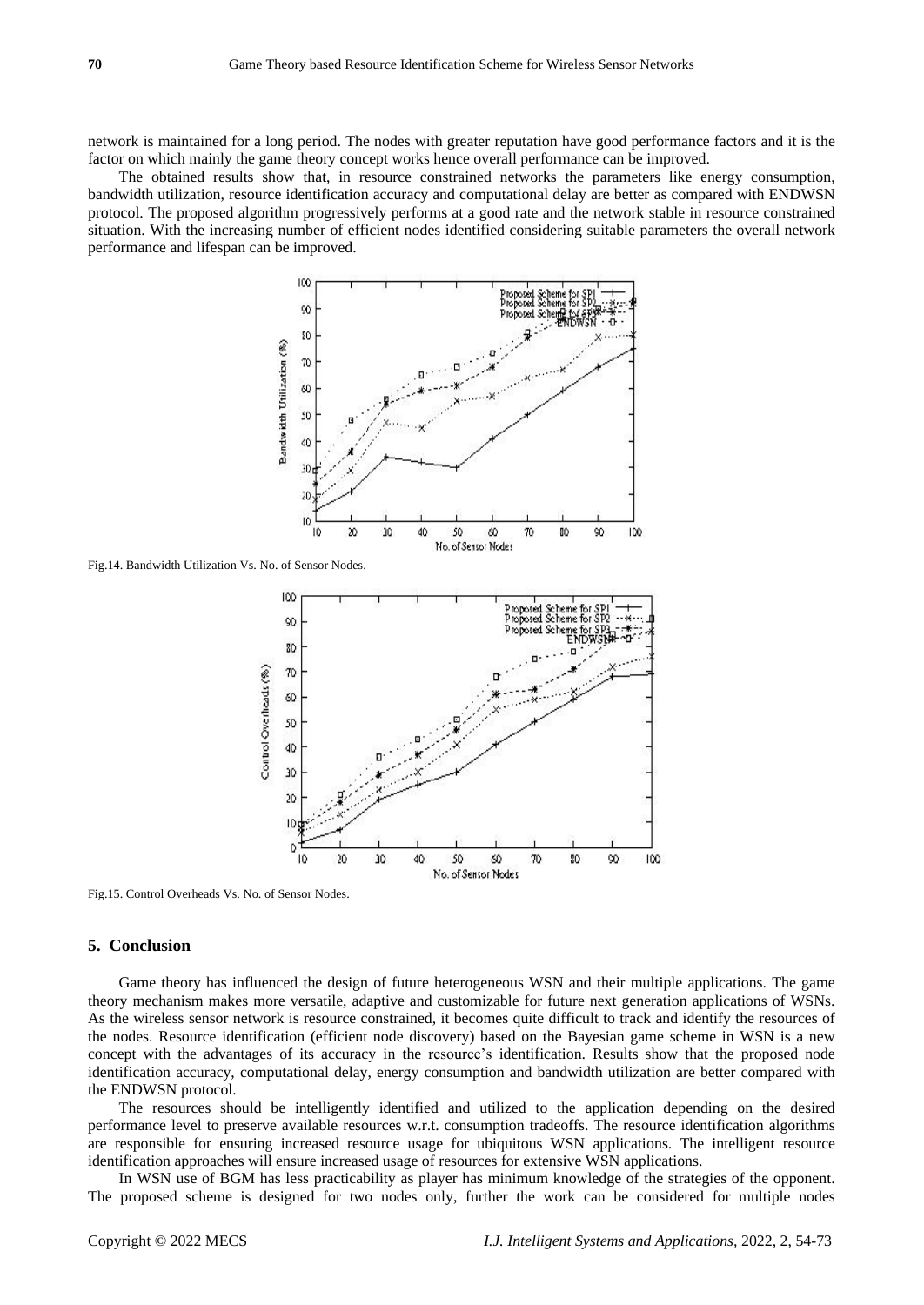simultaneously. The fading and interference caused in wireless environments, special provisions in the scheme to handle a burst in the traffic by considering multiple sources to single sink can be done. Resource identification may be accomplished at several levels of WSN including node level, gateway level, network level, and fog/cloud level. Further the research work can be extended to a higher level by considering multiple networks and heterogeneous networks for making communication easier in remote areas.

#### **References**

- [1] Lucia Keleadile Ketshabetswe, Adamu Murtala Zungeru, Mmoloki Mangwala, Joseph M. Chuma, Boyce Sigweni, "Communication Protocols for Wireless Sensor Networks: A survey and Comparison", Journal of Heliyon, Elsevier, vol. 5, No. 5, pp. 01-43, 2019.
- [2] Fatma Karray, Mohamed W. Jmal, Alberto Garcia-Ortiz, Mohamed Abid, Abdulfattah M. Obeid, "A Comprehensive Survey on Wireless Sensor Node Hardware Platforms", Journal of Computer Networks, Elsevier, vol. 144, pp. 89-110, 2018.
- [3] Mohammed Sulaiman, Ben Saleh, Raoudha Saida , Yessine Hadj Kacem Mohamed Abid, "Wireless Sensor Network Design Methodologies: A Survey", Journal of Sensors, Hindwai, vol. 20, pp. 01-12, 2020.
- [4] Murat Dener, "WiSeN: A New Sensor Node for Smart Applications with Wireless Sensor Networks", Journal of Computers and Electrical Engineering, Elsevier, vol. 64, pp. 380-394, 2017.
- [5] Giancarlo Fortino, Mert Bal, Wenfeng Li, Weiming Shen, "Collaborative Wireless Sensor Networks: Architectures, Algorithms and Applications", Journal of Information Fusion, Elsevier, vol. 22, pp. 1-2, 2015.
- [6] M.Siddappa, Channakrishna raju, "Survey on an Efficient Coverage and Connectivity of Wireless Sensor Networks using Intelligent Algorithms", International Journal of Information Technology and Computer Science(IJITCS), vol.4, no.5, pp.39-45, 2012. DOI: 10.5815/ijitcs.2012.05.06
- [7] Yasir Arfat, Riaz Ahmed Shaikh,"A Survey on Secure Routing Protocols in Wireless Sensor Networks", International Journal of Wireless and Microwave Technologies(IJWMT), Vol.6, No.3, pp.9-19, 2016.DOI: 10.5815/ijwmt.2016.03.02
- [8] Bushra Rashid, Mubashir Husain Rehmani, "Applications of Wireless Sensor Networks for Urban Areas: A Survey", Journal of Network and Computer Applications, Elsevier, vol. 60, pp. 192-219, 2016.
- [9] Priyanka Rawat, Kamal Deep Singh, Hakima Chaouchi, Jean Marie Bonnin, "Wireless Sensor Networks: A Survey on Recent Developmentsand Potential Synergies" The Journal of Supercomputing, Springer, vol. 68, no. 01, pp. 1–48, April 2014.
- [10] I. F. Akyildiz, W. Su, Y. Sankarasubramaniam, E. Cayirci, "Wireless Sensor Networks: A Survey", Journal of Computer Networks, Elsevier, pp. 393–422, 2013.
- [11] Kgotlaetsile Mathews Modieginyane, Babedi Betty Letswamotse, Reza Malekian, Adnan M. Abu-Mahfouz, "Software Defined Wireless Sensor Networks Application Opportunities for Efficient Network Management: A Survey", Journal of Computers and Electrical Engineering, Elsevier, vol. 66, pp. 274-287, 2018.
- [12] Muhammad Noman Riaz, " Clustering Algorithms of Wireless Sensor Networks: A Survey", International Journal of Wireless and Microwave Technologies(IJWMT), Vol.8, No.4, pp. 40-53, 2018.DOI: 10.5815/ijwmt.2018.04.03
- [13] Veena I Puranikmath, Sunil S Harakannanavar, Satyendra Kumar, Dattaprasad Torse,"Comprehensive Study of Data Aggregation Models, Challenges and Security Issues in Wireless Sensor Networks", International Journal of Computer Network and Information Security(IJCNIS), Vol.11, No.3, pp.30-39, 2019.DOI: 10.5815/ijcnis.2019.03.05
- [14] Elhadi M. Shakshuki, Stephen Isiuwe, "Resource Management Approach to an Efficient Wireless Sensor Network", Proc. of the 9<sup>th</sup> International Conference on Emerging Ubiquitous Systems and Pervasive Networks, Elsevier, Procedia Computer Science, pp. 190–198, 2018.
- [15] Anand Rakshe, B. Prasad, V. Akshay and C. Channaveer, "Resource Management in Wireless Sensor Network", International Journal on Emerging Technologies, vol. 07, no. 02, pp. 293-298, 2016.
- [16] Edoardo Regini, Daeseob Lim, and Tajana Simunic Rosing, "Resource Management in Heterogeneous Wireless Sensor Networks", Journal of Low Power Electronics, American Scientific Publishers, vol. 07, 01–18, 2011.
- [17] Valerie Galluzzi, Ted Heman, "Survey: Discovery in Wireless Sensor Networks", International Journal of Distributed Sensor Networks, vol. 08, no. 01, pp. 12-24, 2012.
- [18] B. Senthil Murugan, Daphne Lopez, "A Survey of Resource Discovery Approaches in Distributed Computing Environment", International Journal of Computer Applications, vol. 22, no.0 9, pp. 44-46, 2011.
- [19] Jie Lu, Vahid Behbood, Peng Hao, Hua Zuo, Shan Xue, Guangquan Zhang, "Transfer Learning using Computational Intelligence: A Survey", Journal of Knowledge Based Systems, Elsevier, vol. 80, pp. 14–23, 2018.
- [20] Artificial Intelligence, Computational Intelligence, Soft Computing, Natural Computation What's the Difference? www.andata.at., 2015.
- [21] Gururaj S. Kori, Mahabaleshwar S. Kakkasageri, Sunilkumar S. Manvi, "Computational Intelligent Techniques for Resource Management Schemes in Wireless Sensor Networks", Recent Trends in Computational Intelligence Enabled Research, Elsevier chapter no. 03, pp. 41-59, 2021.
- [22] Nicolas Primeau, Rafael Falcon, Rami Abielmona, Emil M. Petriu, "A Review of Computational Intelligence Techniques in Wireless Sensor and Actuator Networks", IEEE Communications Surveys and Tutorials, vol. 20, no. 04, pp. 2822 – 2854, 2018.
- [23] Sohail Jabbar, Rabia Iram, Abid Ali Minhas, Imran Shafi, Shehzad Khalid, "Intelligent Optimization of Wireless Sensor Networks through Bio-Inspired Computing: Survey and Future Directions", International Journal of Distributed Sensor Networks, vol. 10, pp. 13- 25, 2013.
- [24] Sandeep Kumar, Medha Sharma, "Convergence of Artificial Intelligence, Emotional Intelligence, Neural Network and Evolutionary Computing", International Journal of Advanced Research in Computer Science and Software Engineering, vol. 02, no. 03, 2012.
- [25] Raghavendra V. Kulkarni, Anna Förster, Ganesh Kumar Venayagamoorthy, "Computational Intelligence in Wireless Sensor Networks: A Survey", IEEE Communications Surveys and Tutorials, vol. 13, no. 01, pp. 68-96, 2011.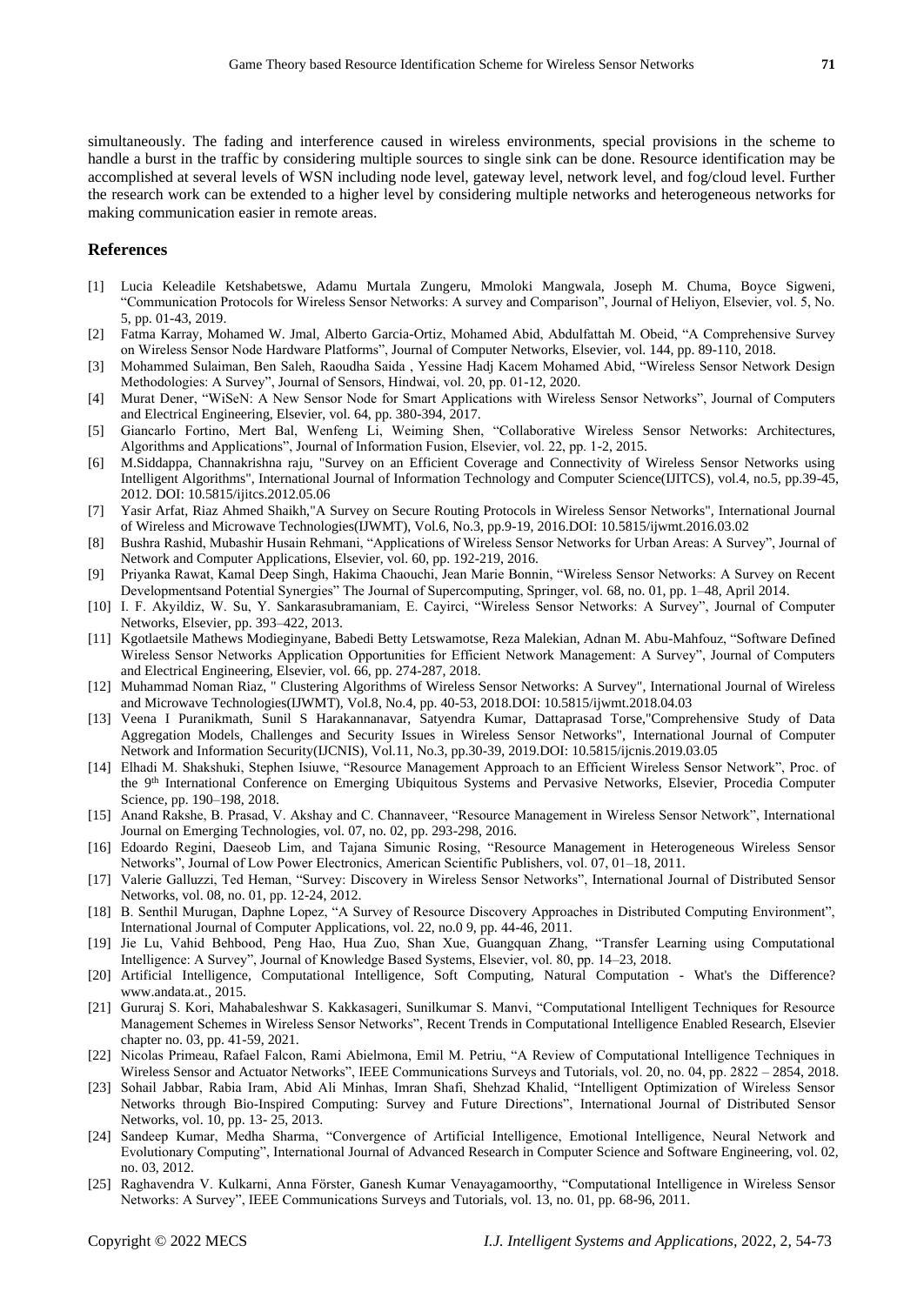- [26] Dmitry Smirnov, Alessandro Golkar, "Design Optimization Using Game Theory", IEEE Transactions on Systems, Man, and Cybernetics: Systems, pp. 01 – 11, 2019.
- [27] Jose Moura, David Hutchison, "Game Theory for Multi-Access Edge Computing: Survey, Use Cases, and Future Trends", IEEE Communications Surveys and Tutorials, vol. 21, No. 01, pp. 260 – 288, 2019.
- [28] M. Shoukath Ali, R. P. Singh, "A Study on Game Theory Approaches for Wireless Sensor Networks", International Journal of Engineering and Advanced Technology, vol. 06, no. 03, pp. 05–07, 2017.
- [29] Mohamed S. Abdalzaher, Karim Seddik, Maha Elsabrouty, Osamu Muta, Hiroshi Furukawa, "Game Theory Meets Wireless Sensor Networks Security Requirements and Threats Mitigation: A Survey", Sensors Journal, MDPI Publications, vol. 16, no. 07, pp. 01–27, 2016.
- [30] Rui Zhang, "MP2P Resource Node Selection Strategy based on Reputation and Bayesian Game", Proc. of the 5th IEEE International Conference on Information Technology and Mechatronics Engineering Conference, 2020.
- [31] Gururaj S. Kori, Mahabaleshwar S. Kakkasageri, "Intelligent Resource Identification Scheme for Wireless Sensor Networks", Proc. of the International Conference on Recent Trends in Machine Learning, IOT, Smart Cities & Applications, Springer, 2020.
- [32] Sharifzadeh Manaf, Payam Porker, Mehdi Gheisari, "New Algorithm for Resource Discovery in Sensor Networks based on Neural Network", International Journal of Biology, Pharmacy and Allied Sciences, vol. 04, no. 12, pp. 125-140, 2015.
- [33] Mahantesh G. Kambalimath, Mahabaleshwar S. Kakkasageri, "Dynamic Resource Discovery Scheme for Vehicular Cloud Networks", International Journal of Information Technology and Computer Science(IJITCS), Vol.11, No.12, pp.38-49, 2019. DOI: 10.5815/ijitcs.2019.12.04
- [34] Absalom E. Ezugwu, Aderemi O. Adewumi, "Soft Sets based Symbiotic Organisms Search Algorithm for Resource Discovery in Cloud Computing Environment", Future Generation Computer Systems, Elsevier, vol. 76, pp. 33-50, 2017.
- [35] Thanikaivel B., Venkatalakshmi K., Kannan A., "Optimized Mobile Cloud Resource Discovery Architecture based on Dynamic Cognitive and Intelligent Technique", Journal of Microprocessors and Microsystems, Elsevier, vol. 81, no. 2, pp. 1- 24, 2020.
- [36] Mekhla Sharma, Jaiteg Singh, Ankur Gupta, "Intelligent Resource Discovery in Inter-cloud using Blockchain", Proc. of the IEEE International Conference Smart World, Ubiquitous Intelligence & Computing, Advanced & Trusted Computing, Scalable Computing & Communications, Cloud & Big Data Computing, Internet of People and Smart City Innovation, pp. 1333 – 1338, 2019.
- [37] Rodolfo I. Meneguette, Azzedine Boukerche, "Vehicular Clouds Leveraging Mobile Urban Computing Through Resource Discovery", IEEE Transactions on Intelligent Transportation Systems, vol. 21, no. 6, pp. 2640 – 2647, 2019.
- [38] Priya Dongarwar, Purnima Soni, "A Survey on Energy Efficient Node Discovery in Wireless Sensor Network", International Journal of Computer Science and Network, vol. 04, no. 01, pp. 83- 85, 2015.
- [39] Marija Tutunovic, Pongpisit Wuttidittachotti, "Discovery of Suitable Node Number for Wireless Sensor Networks Based on Energy Consumption using Cooja", Proc. of the IEEE International Conference on Advanced Communications Technology (ICACT), pp. 168 - 172, 2019.
- [40] L. Gandhimathi, G. Murugaboopathi, "Mobile Malicious Node Detection Using Mobile Agent in Cluster-Based Wireless Sensor Networks", Wireless Personal Communications, Springer, vol. 117, pp. 1209–1222, 2020.
- [41] Omar A. Saraereh, Imran Khan, Byung Moo Lee, "An Efficient Neighbor Discovery Scheme for Mobile WSN", IEEE Access, vol. 07, pp. 4843-4855, 2018.
- [42] S. M. Chithra, S. Sridevi, M. Kavitha, "A Performance on Repeated Bayesian Game Theory in Wireless Sensor Networks", International Journal of Engineering and Advanced Technology, vol. 09, no. 01, pp. 2553 – 2558, 2019.
- [43] K. C. Lalropuia, Vandana Gupta, "A Bayesian Game Model and Network Availability Model for Small Cells Under Denial of Service (Dos) Attack in 5G Wireless Communication Network", Wireless Networks, Springer, vol. 26, pp. 557- 572, 2019.
- [44] S. Gheisari, M.R. Meybodi, "A New Reasoning and Learning Model for Cognitive Wireless Sensor Networks Based on Bayesian Networks and Learning Automata Cooperation", Computer Networks, Elseiver, vol. 124, pp. 11 – 26, 2017.
- [45] R. Latha, P. Vetrivelan, M. Jagannath, "Balancing Emergency Message Dissemination and Network Lifetime in Wireless Body Area Network using Ant Colony Optimization and Bayesian Game Formulation", Informatics in Medicine Unlocked, Elsevier, vol. 8, pp. 60-65, 2017.
- [46] N. Abuzainab, Walid Saad, "A Graphical Bayesian Game for Secure Sensor Activation in Internet of Battlefield Things", Ad Hoc Networks, Elseiver, vol. 85, pp. 103 – 109, 2019.
- [47] David Rios Insua, Fabrizio Ruggeri, Refik Soyer, Simon Wilson, "Advances in Bayesian decision making in reliability", European Journal of Operational Research, Elseiver, vol. 282, no. 01, pp. 1 – 18, 2020.
- [48] Evangelos D. Spyrou, Dimitrios K. Mitrakos, "Approximating Nash Equilibrium Uniqueness of Power Control in Practical WSNs", International Journal of Computer Networks & Communications, Hindawi, vol. 07, no. 06, pp. 53- 68, 2015.
- [49] Le Nguyen Hoang, Francois Soumis, Georges Zaccour, "The Return Function: A New Computable Perspective on Bayesian– Nash Equilibria, European Journal of Operational Research, Elseiver, vol. 279, no. 02, pp. 471 – 485, 2019.

# **Authors' Profiles**



**Mr. Gururaj S. Kori** received his B.E. degree in Electronics and Communication Engineering, M.Tech. degree in Digital Communication from the Visvesvaraya Technological University, Belagavi, Karnataka, India. Presently he is pursuing his Ph.D. degree in Wireless Sensor Network. His research interests are: WSN, VANET, IOT, and Software Agent based Network Management. He has published 01 book chapter, 02 international journals and 12 papers in national and international conferences. He has experience of 09 years in teaching. He is a member of ISTE. He received "Research Grant for Scientist/Faculty" from VGST Karnataka in 2020.